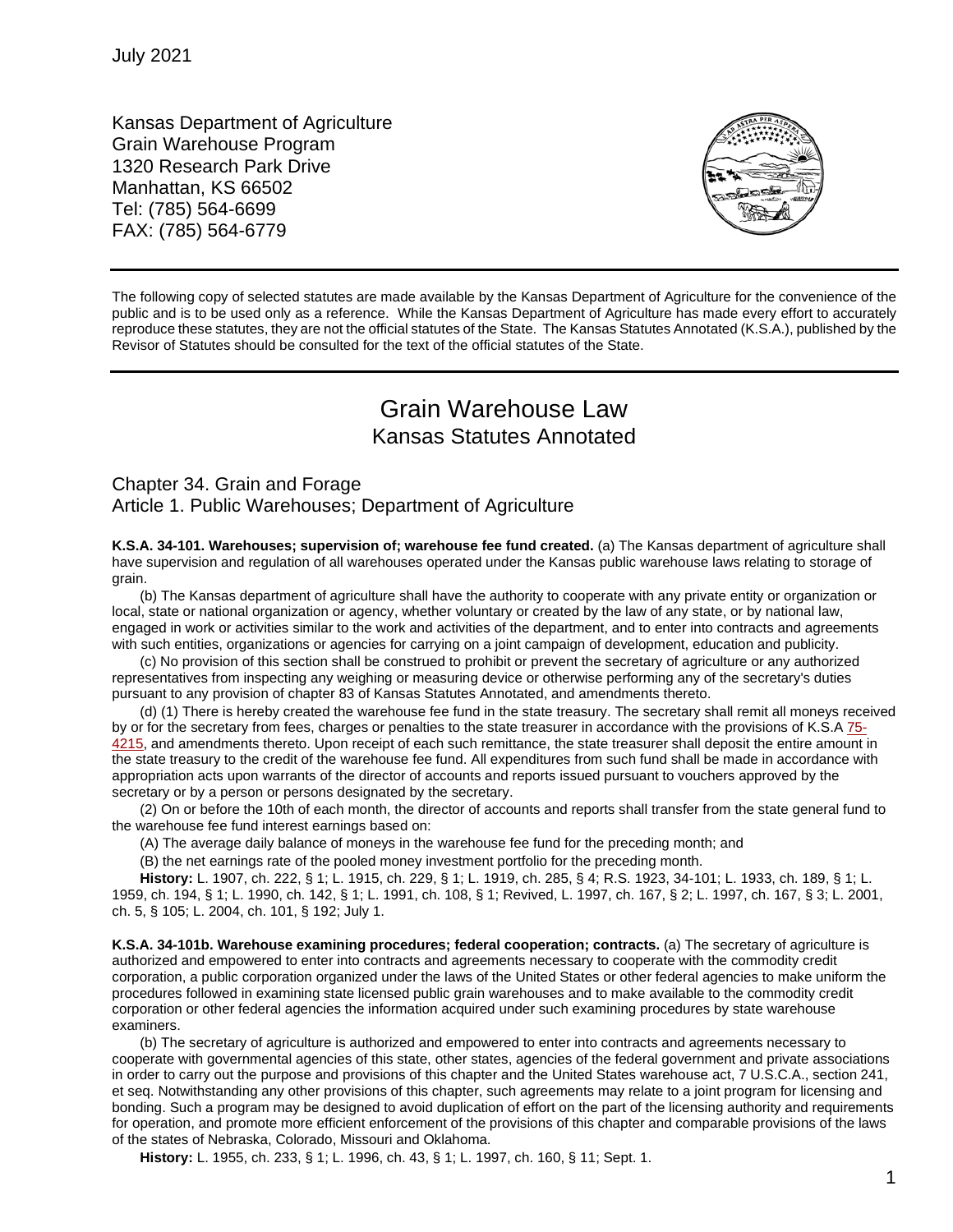**K.S.A. 34-101c. Warehouse examining procedures; contracts with federal corporations and agencies; disposition of moneys received; warehouse fee fund.** Any contracts entered into pursuant to K.S.A. [34-101b,](http://www.ksrevisor.org/statutes/chapters/ch34/034_001_0001b.html) and amendments thereto, may provide for reimbursement to the Kansas department of agriculture by the commodity credit corporation for such services so performed and furnished, and any money received pursuant to the terms of such contracts shall be deposited in the warehouse fee fund.

**History:** L. 1955, ch. 233, § 2; L. 1973, ch. 2, § 11; L. 1997, ch. 160, § 12; L. 2004, ch. 101, § 162; July 1.

#### **K.S.A. 34-102. Duties of secretary; penalties.** (a) The secretary shall:

(1) Adopt any rules and regulations necessary to enforce the laws of this state relating to storage of grain and management of public warehouses;

(2) investigate all complaints of, and to the extent possible correct occurrences of, fraud or oppression in the grain trade; and

(3) investigate and, at the secretary's discretion, monitor a grain handling facility when the secretary believes it is operating as a public grain warehouse without a valid federal or state warehouse license.

(b) Violation of any provision of this section is a class B misdemeanor.

(c) No provision of this section shall be construed to prohibit or prevent either the secretary of agriculture or the secretary's authorized representatives from inspecting any weighing or measuring device or otherwise performing any of the secretary's duties pursuant to any provision of chapter 83 of Kansas Statutes Annotated, and amendments thereto.

**History:** L. 1907, ch. 222, § 3; L. 1915, ch. 229, § 2; L. 1921, ch. 199, § 1; R.S. 1923, 34-102; L. 1933, ch. 189, § 5; L. 1983, ch. 135, § 4; L. 1989, ch. 121, § 1;. L. 1990, ch. 364, § 2; L. 1997, ch. 160, § 13; Sept. 1.

**K.S.A. 34-111. Duties of attorney general and county or district attorney.** (a) The secretary shall have the duty to report in writing to the attorney general and to the county or district attorney of the county where the grain warehouse is located:

(1) Any finding by an examiner of the department that there is a substantial shortage in the amount of grain in a grain warehouse and that the shortage is not adequately accounted for; and

(2) any complaint which is referred to the secretary pursuant to K.S.A. [34-121,](http://www.ksrevisor.org/statutes/chapters/ch34/034_001_0021.html) and amendments thereto, and which the secretary reasonably believes is a basis for prosecution.

(b) In any criminal prosecution against a warehouseman for a violation of any provision of this act, it shall be the duty of the attorney general to prosecute the suit to a final determination. Upon request by the attorney general, the county or district attorney of the county or district where the suit is being prosecuted shall assist the attorney general in the prosecution.

**History:** L. 1907, ch. 222, § 18; R.S. 1923, 34-111; L. 1982, ch. 179, § 1; L. 1983, ch. 136, § 1; L. 1997, ch. 160, § 14; Sept. 1.

**K.S.A. 34-125. Charges by grain warehouses; minimum-maximum schedule; determined by the secretary.** (a) The secretary, prior to June 1 each year, shall determine a schedule of maximum and minimum charges to be made by public grain warehouses, licensed under the laws of the state of Kansas, for the storage of grain and for such other and extraordinary services performed or to be performed by such licensed public grain warehousemen during the ensuing license year. Such charges made by such warehouse shall be filed with the Kansas department of agriculture and such warehouse shall not be required to refile such charges unless such warehouse is changing such charges that are posted or until such time that the charges are changed by the secretary.

(b) If any of such charges be changed from those previously in effect the secretary shall notify all currently licensed public warehousemen of such schedule of maximum and minimum charges.

**History:** L. 1953, ch. 218, § 5; L. 1967, ch. 227, § 1; L. 1996, ch. 43, § 3; L. 1997, ch. 160, § 15; L. 2004, ch. 101, § 163; July 1.

**K.S.A. 34-126. Policy of Kansas concerning high-quality grain.** It is declared to be the policy of the state of Kansas to: (1) Promote the production of high-quality grain; (2) promote storage and handling practices which will assist in the maintenance of grain quality; and (3) promote the marketing of grain of high quality to both domestic and foreign buyers. The objective of this policy is to provide greater economic incentives for production and sale of high-quality grain.

**History:** L. 1987, ch. 146, § 1; July 1.

**K.S.A. 34-128. Abolishment of state grain inspection department; transfer of limited powers and duties.** On and after September 1, 1997:

(a) The Kansas state grain inspection department established by K.S.A. [34-101](http://www.ksrevisor.org/statutes/chapters/ch34/034_001_0001.html) is hereby abolished.

(b) Except as otherwise provided by this act, all of the powers, duties and functions of the Kansas state grain inspection department and the director of the Kansas state grain inspection department concerning public warehouses are hereby transferred to and conferred and imposed upon the department of agriculture and the secretary of agriculture.

(c) Except as otherwise provided by this act, all of the powers, duties and functions of the Kansas state grain inspection department and the director of the Kansas state grain inspection department concerning grain inspection are hereby governed by the grain inspection, packers, stockyards administration of the United States department of agriculture.

**History:** L. 1997, ch. 160, § 1; Aug. 1.

**K.S.A. 34-129. Same; transfer of limited powers, duties and functions from grain inspection to department of agriculture; successor thereto; rules and regulations; title to property.** On and after September 1, 1997: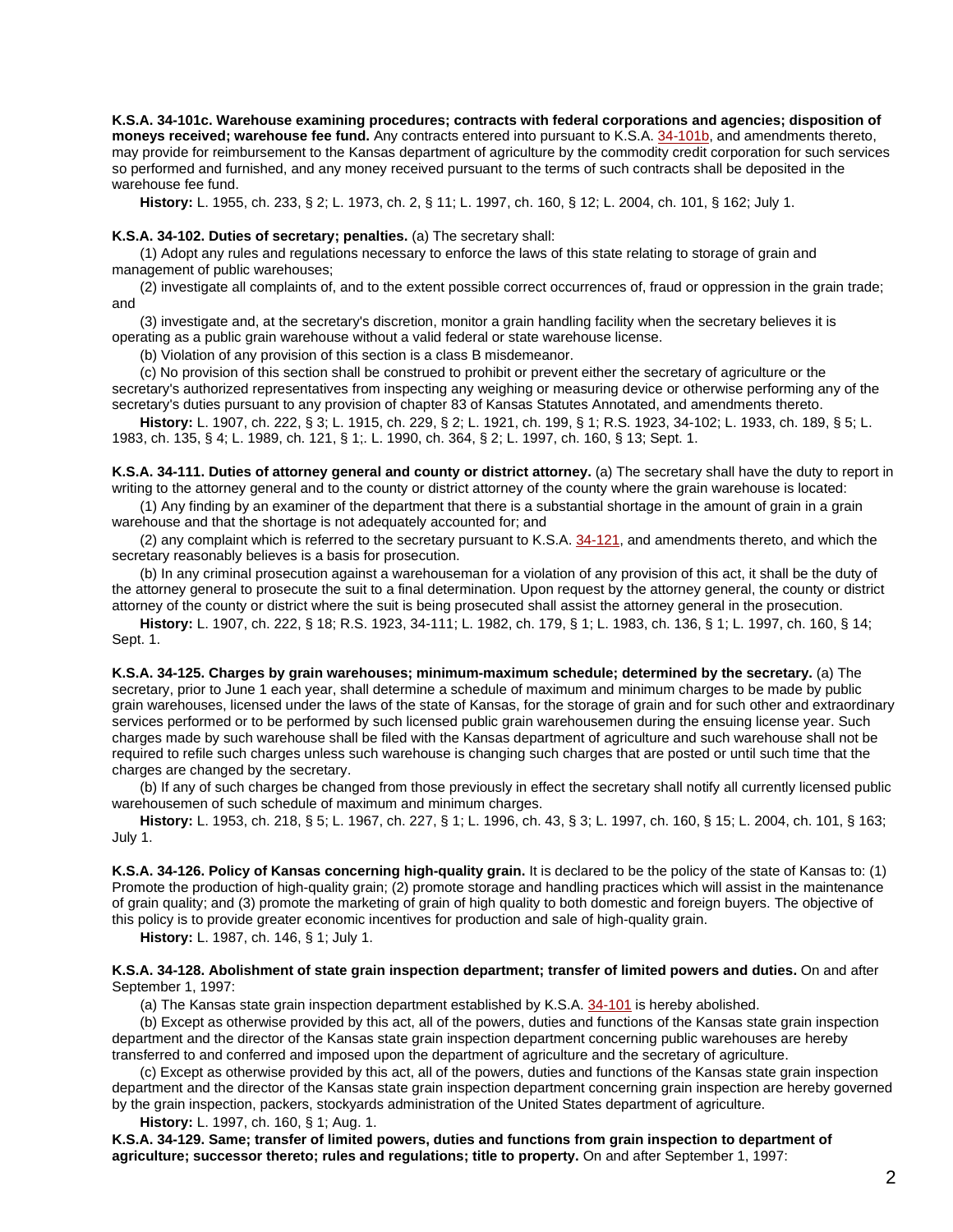(a) Except as otherwise provided by this act, the department of agriculture and the secretary of agriculture shall be the successor in every way to the powers, duties and functions of the Kansas state grain inspection department and the director of the Kansas state grain inspection department concerning public warehouses in which the same were vested prior to the effective date of this section. Every act performed in the exercise of such powers, duties and functions by or under the authority of the department of agriculture and the secretary of agriculture shall be deemed to have the same force and effect as if performed by the Kansas state grain inspection department and the director of the Kansas state grain inspection department, respectively, in which such powers, duties and functions were vested prior to the effective date of this section.

(b) Except as otherwise provided by this act, whenever the Kansas state grain inspection department, or words of like effect concerning public warehouses, is referred to or designated by a statute, contract or other document, such reference or designation shall be deemed to apply to the department of agriculture.

(c) Except as otherwise provided by this act, whenever the director of the Kansas state grain inspection department, or words of like effect concerning public warehouses, is referred to or designated by a statute, contract or other document, such reference or designation shall be deemed to apply to the secretary of agriculture.

(d) All rules and regulations of the Kansas state grain inspection department and the director of the Kansas state grain inspection department concerning public warehouses in existence on the effective date of this section shall continue to be effective and shall be deemed to be duly adopted rules and regulations of the secretary of agriculture until revised, amended, revoked or nullified pursuant to law.

(e) All orders and directives of the Kansas state grain inspection department and the director of the Kansas state grain inspection department concerning public warehouses in existence on the effective date of this section shall continue to be effective and shall be deemed to be orders and directives of the department of agriculture until revised, amended or nullified pursuant to law.

(f) On the effective date of this act, the department of agriculture shall succeed to whatever right, title or interest the Kansas state grain inspection department has acquired in any real property in this state concerning public warehouses, and the department shall hold the same for and in the name of the state of Kansas. On and after the effective date of this act, whenever any statute, contract, deed or other document concerns the power or authority of the Kansas state grain inspection department and the director of the Kansas state grain inspection department concerning public warehouses to acquire, hold or dispose of real property or any interest therein, the department of agriculture shall succeed to such power or authority.

(g) The department of agriculture and the secretary of agriculture shall be continuations of the Kansas state grain inspection department and the director of the Kansas state grain inspection department concerning public warehouses.

**History:** L. 1997, ch. 160, § 2; Aug. 1.

**K.S.A. 34-130. Same; officers and employees transferred; benefits and rights.** Except as otherwise provided in this act, on September 1, 1997, officers and employees who, immediately prior to such date, were in positions engaged in the performance of powers, duties or functions of the Kansas state grain inspection department concerning public warehouses which are transferred by this act, or who become a part of the department of agriculture, or the powers, duties and functions of which are transferred to the department of agriculture, and if, in the opinion of the secretary of agriculture, those positions are necessary to perform the powers, duties and functions of the department of agriculture concerning public warehouses, shall be transferred to, and shall become officers and employees of the department of agriculture. Any such officer or employee shall retain all retirement benefits and all rights of civil service which had accrued to or vested in such officer or employee prior to the effective date of this section. The service of each such officer and employee so transferred shall be deemed to have been continuous. All transfers of personnel positions in the classified service under the Kansas civil service act shall be in accordance with civil service laws and any rules and regulations adopted thereunder.

**History:** L. 1997, ch. 160, § 3; Aug. 1.

**K.S.A. 34-131. Same; abolishment of positions determined to be unnecessary.** (a) Those positions in the grain inspection department which, in the opinion of the secretary of agriculture, are not necessary to perform the powers, duties and functions of the department of agriculture concerning public warehouses shall be abolished upon September 1, 1997. Thirty-day notice prior to September 1, 1997, shall be given by the secretary to employees in those positions determined to be unnecessary by the secretary. No bumping rights shall attach to the positions deemed unnecessary by the secretary of agriculture. No further action shall be required in order to abolish these positions.

(b) The provisions of this section shall take effect on and after August 1, 1997.

**History:** L. 1997, ch. 160, § 4; Aug. 1.

**K.S.A. 34-132. Same; conflicts as to power, function or duty to be resolved by governor.** On and after September 1, 1997:

(a) When any conflict arises as to the disposition of any power, function or duty or the unexpended balance of any appropriation as a result of any abolition, transfer, attachment or change made by or under authority of this act, such conflict shall be resolved by the governor, whose decision shall be final.

(b) The Kansas department of agriculture shall succeed to all property and records concerning public warehouses which were used for or pertain to the performance of the powers, duties and functions transferred to the Kansas department of agriculture. Any conflict as to the proper disposition of property or records arising under this section, and resulting from the transfer or attachment of any state agency, or all or part of the powers, duties and functions thereof, shall be determined by the governor, whose decision shall be final.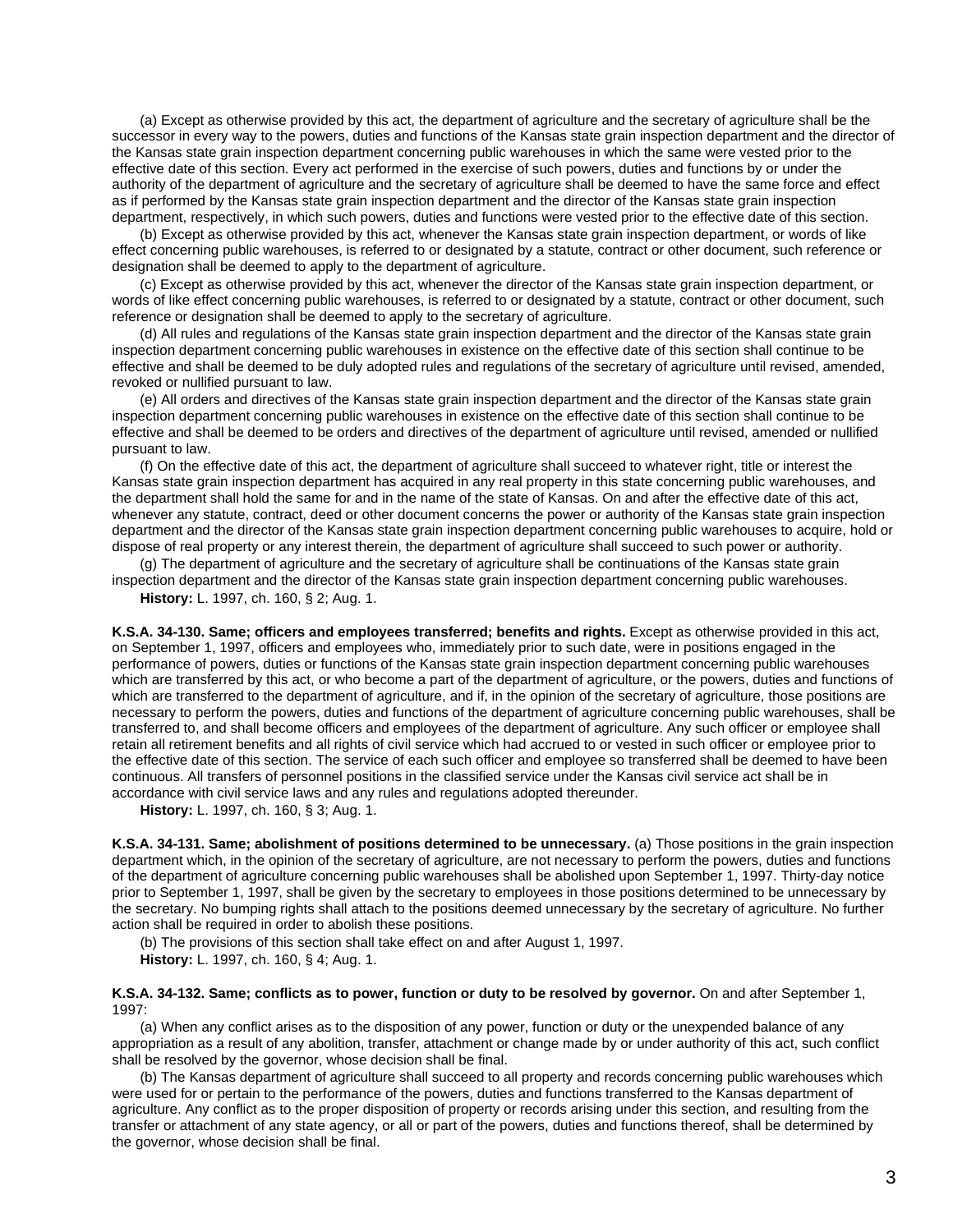**History:** L. 1997, ch. 160, § 5; L. 2004, ch. 101, § 164; July 1.

#### **K.S.A. 34-133. Same; legal custody of records transferred; no abatement of suits, actions or proceedings.** On and after September 1, 1997:

(a) The Kansas department of agriculture shall have the legal custody of all records, memoranda, writings, entries, prints, representations or combinations thereof of any act, transaction, occurrence or event of the Kansas state grain inspection department concerning public warehouses and any agency or office transferred thereto under this act.

(b) No suit, action or other proceeding, judicial or administrative, lawfully commenced, or which could have been commenced, by or against any state agency mentioned in this act, or by or against any officer of the state in such officer's official capacity or in relation to the discharge of such officer's official duties, shall abate by reason of the governmental reorganization effected under the provisions of this act. The court may allow any such suit, action or other proceeding to be maintained by or against the successor of any such state agency or any officer affected.

(c) No criminal action commenced or which could have been commenced by the state shall abate by the taking effect of this act.

**History:** L. 1997, ch. 160, § 6; L. 2004, ch. 101, § 165; July 1.

#### **K.S.A. 34-134. Same; balance of funds and liabilities transferred.** On and after September 1, 1997:

(a) The balance of all funds appropriated and reappropriated to the Kansas state grain inspection department concerning public warehouses is hereby transferred to the Kansas department of agriculture and shall be used only for the purpose for which the appropriation was originally made.

(b) The liability for all accrued compensation or salaries of officers and employees who, immediately prior to such date, were engaged in the performance of powers, duties or functions of the Kansas state grain inspection department concerning public warehouses, or who become a part of the Kansas department of agriculture, or the powers, duties and functions of which are transferred to the Kansas department of agriculture, shall be assumed and paid by the Kansas department of agriculture.

**History:** L. 1997, ch. 160, § 7; L. 2004, ch. 101, § 166; July 1.

**K.S.A. 34-135. Same; transfer of property; valuing and selling property; fee fund transferred.** (a) On and after September 1, 1997, the department of agriculture shall succeed to whatever right, title or interest the Kansas state grain inspection department has acquired in any property in this state concerning grain inspection, including equipment and supplies from the protein laboratories and inspection laboratories. The director of Kansas correctional industries, or the director's designee, pursuant to the director's duties as operator of the state surplus property program, shall place a fair market value on such property. Upon receipt of such fair market value, the secretary shall offer for sale, at the fair market value, all property acquired in such transfer in a single lot to the entity that has been designated by the grain inspection, packers and stockyards administration as the official agency pursuant to the United States grain standards act. If such designated agency declines to purchase such property, the secretary shall offer for sale such property to the general public. All revenue received pursuant to such sale shall be deposited in the state treasury and credited to the grain inspection fee fund.

(b) On September 1, 1997, the grain inspection fee fund and all records of the grain inspection fee fund are hereby transferred to the secretary of agriculture for the purposes of this section.

(c) On and after September 1, 1997, all expenditures from the grain inspection fee fund shall be made in accordance with appropriation acts upon warrants of the director of accounts and reports issued pursuant to vouchers approved by the secretary of agriculture or the secretary's designee. On and after September 1, 1997, the secretary of agriculture shall pay all outstanding liabilities of the grain inspection fee fund as evidenced by encumbrances of moneys credited to the grain inspection fee fund. After such payment of all outstanding liabilities of the grain inspection fee fund, the secretary of agriculture shall transfer the amount of money equal to the amount of money credited to the grain inspection fee fund on December 1, 1993, from the grain inspection fee fund to the warehouse fee fund, created in K.S.A. [34-101,](http://www.ksrevisor.org/statutes/chapters/ch34/034_001_0001.html) and amendments thereto. The remaining moneys credited to the grain inspection fee fund shall be maintained in such fund. Such moneys shall be expended only if necessary to reestablish or designate a state agency pursuant to statute to perform the duties and functions of grain inspection. On or before the 10th of each month, the director of accounts and reports shall transfer from the state general fund to the warehouse fee fund interest earnings based on:

(1) The average daily balance of moneys in the grain inspection fee fund for the preceding month; and

(2) the net earnings rate of the pooled money investment portfolio for the preceding month.

(d) The secretary may maintain the leases of the grain inspection department until October 1, 1997. **History:** L. 1997, ch. 160, § 8; Aug. 1.

Article 2. Inspecting, Sampling, Storing, Weighing and Grading Grain; Terminal and Local **Warehouses** 

**K.S.A. 34-223. Definitions.** As used in chapter 34 of Kansas Statutes Annotated, and amendments thereto:

- (a) "Action" includes counterclaim, setoff and suit in equity.
- (b) "Delivery" means voluntary transfer of possessions from one person to another.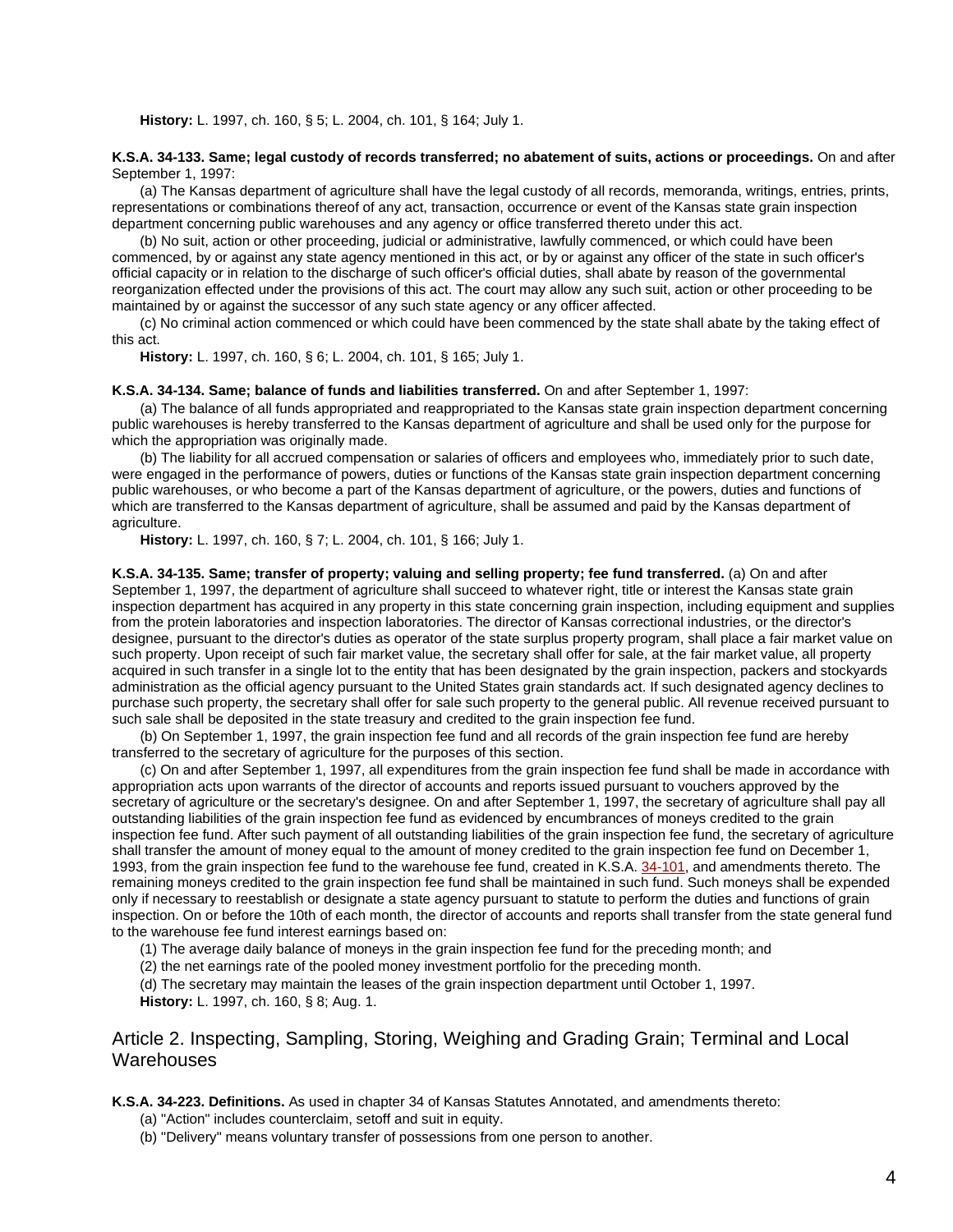(c) "Fungible grain" means grain of which any unit is, from its nature or by mercantile custom, treated as the equivalent of any other unit.

(d) "Grain" means wheat, corn, oats, barley, rye, soybeans, grain sorghums and any grains upon which federal grain standards are established. "Grain" includes seeds generally stored by warehouses, if special permission is granted by the secretary.

(e) "Holder of a receipt" means a person who has both actual possession of such receipt and a right of property therein.

(f) "Order" means an order by endorsement of the receipt.

(g) "Owner" does not include mortgagee or pledgee.

(h) "Person" includes individuals, corporations, partnerships and all associations of two or more persons having a joint or common interest.

(i) "To purchase" includes to take as mortgagee or pledgee.

(j) "Receipt" means a warehouse receipt or receipts.

(k) "Value" means any consideration sufficient to support a simple contract and includes an antecedent or preexisting obligation, whether for money or not, where a receipt is taken either in satisfaction thereof or as security therefor.

(l) "Public warehouseman" means a person lawfully engaged in the business of storing grain for the public.

(m) "Public warehouse" or "public grain warehouse" means every elevator or other building in which grain is received for storage or transfer for the public.

(n) "Secretary" means the secretary of the Kansas department of agriculture or the secretary's designee.

(o) "Department" means the Kansas department of agriculture.

(p) "Grain bank grain" means any grain that has been received into any public warehouse to be held for the account of the depositor and returned to the depositor at a later date either as whole or processed grain.

(q) "Storage grain" or "stored grain" means grain that has been received in any public warehouse located in this state, and such grain is not purchased by the lessee, owner or manager of such warehouse.

(r) "Functional unit" means a public warehouse that has the capacity to store, weigh in and weigh out grain. The storage capacity of any outlying storage facility of a public warehouse that is not a functional unit itself shall be included as part of the combined capacity of the warehouseman's nearest functional unit.

(s) "Open storage" means the storage of grain pursuant to the issuance of a scale ticket, regardless of whether the grain is retained in the warehouse that issued the scale ticket or elsewhere.

(t) "Owner" means the holder of any warehouse receipt or any ticket for grain held in storage by a public warehouseman, regardless of whether the grain for which the warehouse receipt or ticket was issued is stored at the warehouse that issued the receipt or ticket or is stored elsewhere.

(u) "Deferred payment" means any payment to be made pursuant to the terms of a grain purchase contract after the delivery of grain to a public warehouseman.

(v) "Delayed pricing" means any method of pricing grain pursuant to the terms of a grain purchase contract after the delivery of grain to a public warehouseman.

(w) "Financial institution" means any institution whose deposits, shares or accounts are insured by a federal agency or any bank for cooperative created pursuant to title III of the farm credit act of 1971.

(x) "Standby letter of credit" means "letter of credit" as that term is defined in K.S.A. [84-5-103,](http://www.ksrevisor.org/statutes/chapters/ch84/084_005_0103.html) and amendments thereto, that by its terms:

(1) Is irrevocable;

(2) is nontransferrable;

(3) names the seller that produced the grain as beneficiary;

(4) shall not expire earlier than 60 calendar days after the final payment is due pursuant to the terms of the underlying grain purchase contract; and

(5) cannot be drawn upon by the beneficiary in the absence of a default as defined by the terms of the underlying grain purchase contract.

(y) "Unpaid balance" means that portion of the purchase price under a grain purchase contract, together with an interest thereon, if any, that remains due and owing to the seller pursuant to the terms of the grain purchase contract at the time the seller makes a demand for payment as provided in the contract. If a grain purchase contract provides for delayed pricing and the price has not been established at the time the seller makes demand for payment, then for the purposes of this section only, the unpaid balance shall be determined as though the price had been established at the time of the closing of the relevant futures market on the last trading day before the seller made a demand for payment.

**History:** L. 1931, ch. 194, § 1; L. 1945, ch. 210, § 1; L. 1984, ch. 150, § 7; L. 1997, ch. 160, § 16; L. 2004, ch. 101, § 193; L. 2021, ch. 69, § 1; July 1.

**K.S.A. 34-227b. Rules for operation of grain bank grain.** Grain bank grain shall be considered as storage grain and shall be subject to the laws and rules and regulations pertaining thereto until such time as such grain is either processed or removed from the warehouse. The secretary is authorized to adopt and enforce reasonable rules and regulations necessary in the conduct of grain bank operations in public warehouses.

**History:** L. 1967, ch. 239, § 2; L. 1997, ch. 160, § 17; Sept. 1.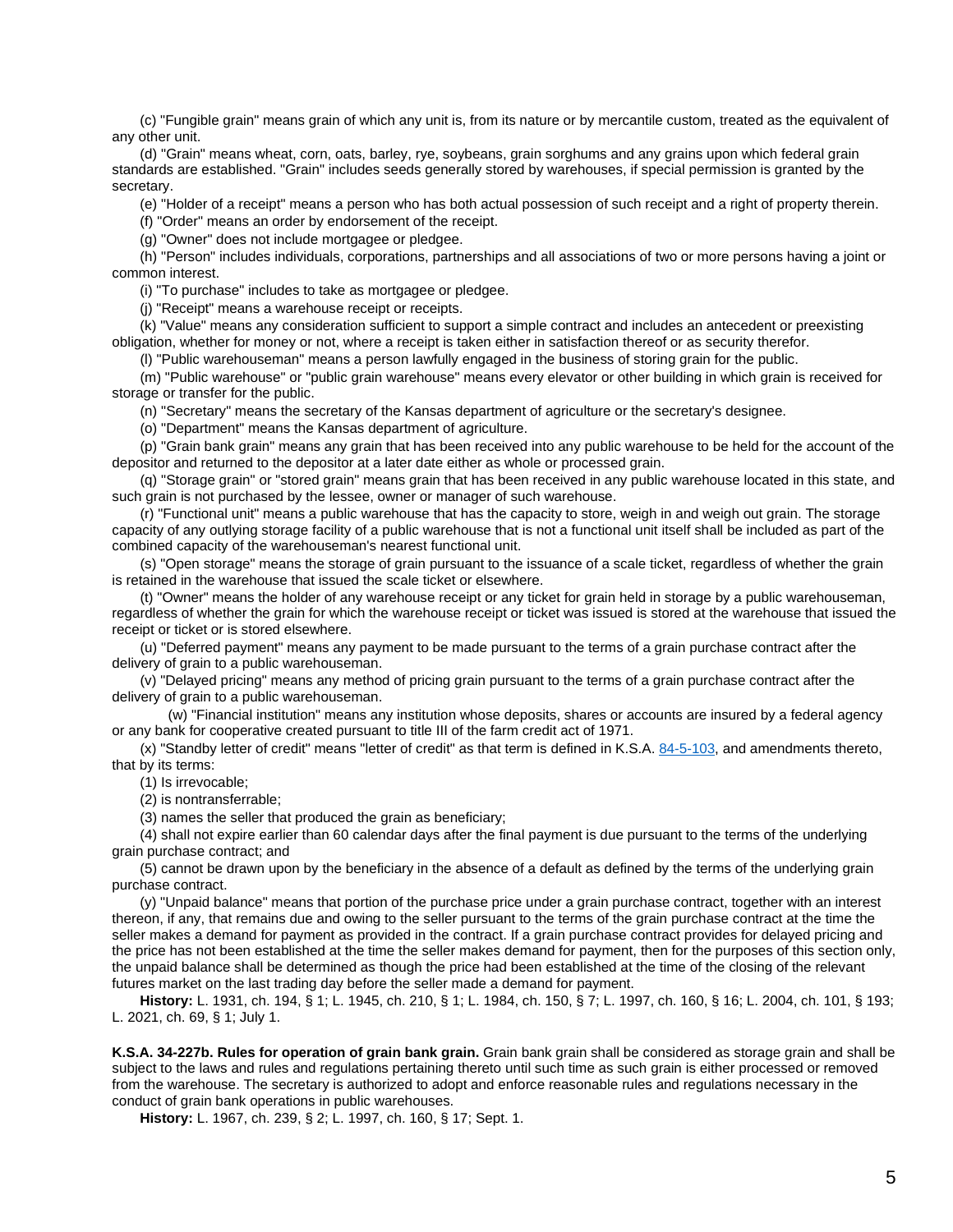**K.S.A. 34-228. Warehouseman's license; application; financial statement; waiver; qualifications; functional unit license fee; storage fee; examination of warehouse.** (a) Any person desiring to engage in business as a public warehouseman in this state shall, before the transaction of any such business and annually thereafter, make written application to the secretary for a license for each separate warehouse or, if the applicant owns more than one warehouse at one point, all such warehouses may be incorporated in one application, at which the person desires to engage in such business. The application for a license shall be on a form designated by the secretary and shall contain the individual name and address of each person interested as principal in the business and, if the business is operated or to be operated by a corporation, providing the names of the president and secretary, and any additional information as the secretary may require.

(b)(1) Every application for a public warehouse license shall be accompanied by a current financial statement. The statement shall include such information as required by the secretary to administer and enforce the public warehouse laws of this state, including, but not limited to, a current balance sheet, statement of income, including profit and loss, statement of retained earnings and statement of changes in financial position. The applicant shall certify under oath that the statement as prepared accurately reflects the financial condition of the applicant as of the date specified and presents fairly the results of operations of the applicant's public warehouse business for the period specified. The financial statement shall be prepared in accordance with generally accepted accounting principles and shall be accompanied by:

(A) A report of audit or review conducted by an independent certified public accountant in accordance with standards established by the American institute of certified public accountants and the accountant's certifications, assurances, opinions, comments and notes with respect to the statement; or

(B) a compilation report of the financial statement, prepared by a grain commission firm or management firm which is authorized pursuant to rules and regulations of the federal commodity credit corporation to provide compilation reports of financial statements of warehousemen.

(2) Except as otherwise provided, the secretary, upon request of an applicant, may grant a waiver of the requirements of this subsection for a period of not more than 30 days if the applicant furnishes evidence of good and substantial reasons for the waiver. The secretary may extend such waiver beyond 30 days for grain stored in an alternative location other than a location identified in the public warehouse license, if the secretary determines that the owner of the grain would suffer substantial hardship to require the grain to be stored at a location identified in the license. The secretary may determine what constitutes substantial hardship and what length of time the grain may be stored at such alternative location.

(c)(1) Every applicant for a license to operate one or more public warehouses and every person licensed to operate one or more warehouses shall at all times maintain total net worth liable for the payment of any indebtedness arising from the conduct of the warehouse or warehouses equal to at least \$.25 per bushel of the storage capacity of the warehouse or warehouses except:

(A) No person shall be granted a license or shall continue to be licensed unless the person has a net worth of at least \$25,000; and

(B) any deficiency in net worth required above the \$25,000 minimum may be supplied by an increase in the amount of the applicant's or licensee's bond or letter of credit as provided by K.S.A. [34-229,](http://www.ksrevisor.org/statutes/chapters/ch34/034_002_0029.html) and amendments thereto.

(2) In determining total net worth:

(A) Credit may be given for insurable property such as buildings, machinery, equipment and merchandise inventory only to the extent that the property is protected by insurance against loss or damage by fire; and

(B) capital stock, as such, shall not be considered a liability.

(d) No license shall be issued to a person or entity not previously licensed in this state and making application for an original license who, in this state or any other jurisdiction, within the 10 years immediately prior to the date of the application of the person or entity for a license, has been convicted of or has pleaded guilty or nolo contendere to any crime which would constitute:

(1) Embezzlement;

(2) any felony defined in any statute contained in article 37 of chapter 21 of the Kansas Statutes Annotated, prior to their repeal, or article 58 of chapter 21 of the Kansas Statutes Annotated, or subsection (a)(6) of K.S.A. 2021 Supp. [21-6412,](http://www.ksrevisor.org/statutes/chapters/ch21/021_064_0012.html) and amendments thereto;

(3) unauthorized delivery of stored goods;

(4) any felony defined in any statute contained in chapter 34 of the Kansas Statutes Annotated, and amendments thereto; or

(5) a violation of the United States warehouse act (7 U.S.C. § 241 et seq.).

(e) The secretary may investigate any applicant making application for an original license for the purpose of determining if such person would be qualified to receive such license under the provisions of this section.

(f)(1) Every application for a public warehouse license shall be accompanied by a functional unit license fee not to exceed \$500 for each functional unit, plus a storage fee based on the total storage capacity of each warehouse, which is the total capacity of all functional units operated by a licensee. Both the functional unit license fee and the storage fee shall be determined by the secretary in rules and regulations, except that the storage fee shall not exceed the following amounts: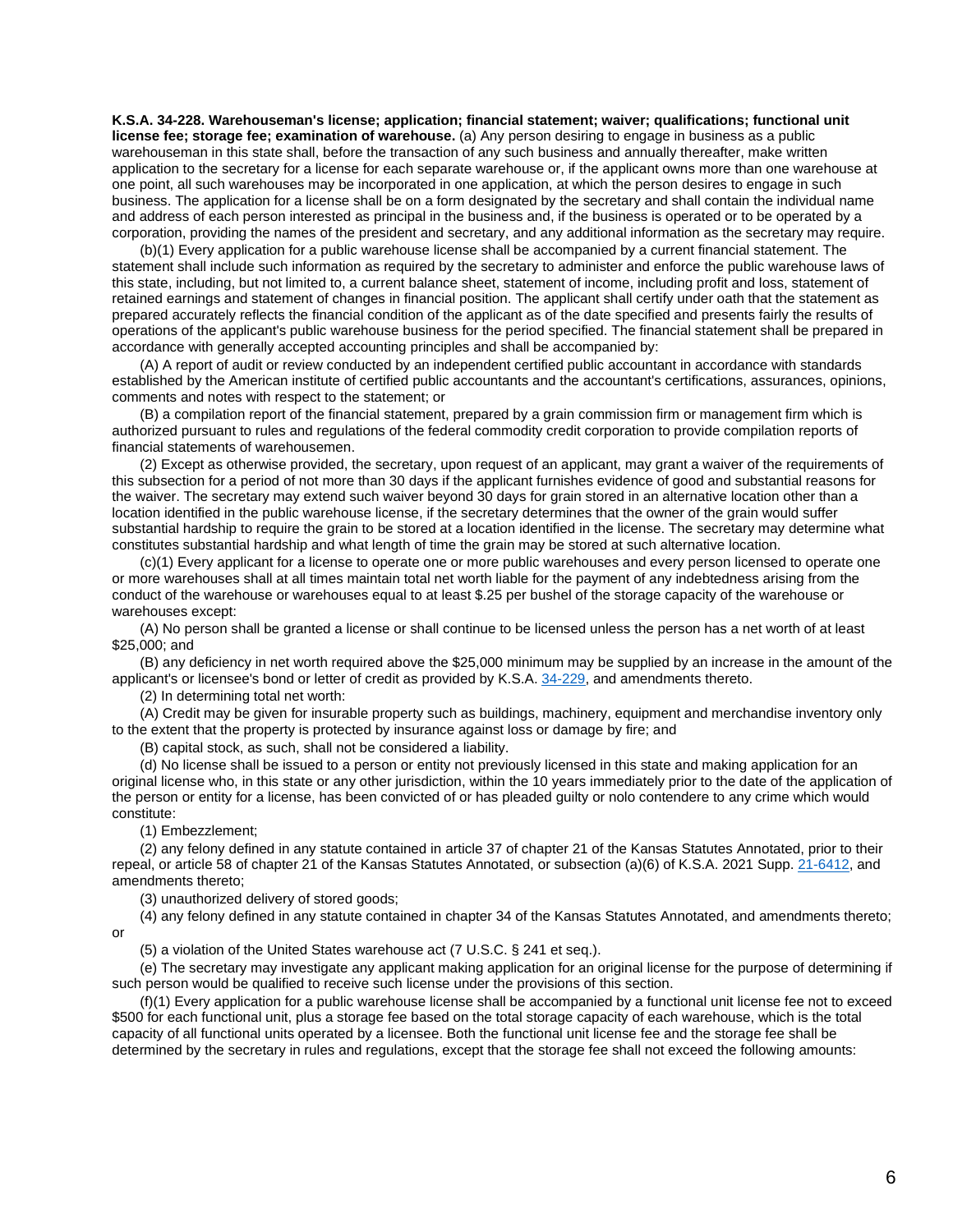| <b>Total Grain Warehouse Capacity in Bushels</b>               | <b>STORAGE FEE</b> |
|----------------------------------------------------------------|--------------------|
|                                                                | Not more than      |
| 1 to 100,000                                                   | \$740              |
| 100,001 to 150,000                                             | 800                |
| 150,001 to 250,000                                             | 850                |
| 250,001 to 300,000                                             | 910                |
| 300,001 to 350,000                                             | 960                |
| 350,001 to 400,000                                             | 1,020              |
| 400,001 to 450,000                                             | 1,060              |
| 450,001 to 500,000                                             | 1,120              |
| 500,001 to 600,000                                             | 1,160              |
| 600,001 to 700,000                                             | 1,220              |
| 700,001 to 800,000                                             | 1,570              |
| 800,001 to 900,000                                             | 1,620              |
| 900,001 to 1,000,000                                           | 1,660              |
| 1,000,001 to 1,750,000                                         | 2,260              |
| 1,750,001 to 2,500,000                                         | 2,590              |
| 2,500,001 to 5,000,000                                         | 3,230              |
| 5,000,001 to 7,500,000                                         | 3,880              |
| 7,500,001 to 10,000,000                                        | 4,390              |
| 10,000,001 to 12,500,000                                       | 4,810              |
| 12,500,001 to 15,000,000                                       | 5,180              |
| 15,000,001 to 17,500,000                                       | 5,550              |
| 17,500,001 to 20,000,000                                       | 5,960              |
| For each 2,500,000 bushels or fraction over 20,000,000 bushels | 650                |

(2) Whenever a licensed warehouseman purchases or acquires additional facilities, the warehouseman, if otherwise qualified, may acquire a license for the remainder of an unexpired license period by paying to the secretary a license fee computed as follows: If the unexpired license period is nine months or more, the fee; if the unexpired license period is more than six months and less than nine months, 75% of the fee; if the unexpired license period is more than three months and less than six months, 50% of the fee; and if the unexpired license period is three months or less than three months, 25% of the fee.

(3) In addition to any other applicable fee, the secretary shall charge and collect a fee each time a public warehouse license is amended in an amount of not more than \$300 which shall be determined and fixed by the secretary by rules and regulations.

(4) Nothing in this subsection shall be construed to authorize a refund for any unused portion of an issued license.

(g) The secretary shall examine each warehouse operated by a licensed public warehouseman not less than once during each 18-month period, but examinations may be conducted more frequently as the secretary determines is necessary to protect the public. The licensed public warehouseman may request additional examinations of any warehouse operated by the warehouseman. The cost of additional examinations when requested by the warehouseman shall be charged to the warehouseman requesting the examination. The cost of each additional examination requested by a warehouseman shall be an amount determined therefor in accordance with an hourly rate fixed by the secretary of not more than \$50 per hour, subject to a minimum charge of four hours for the examination, plus amounts for subsistence expense at the rate fixed under K.S.A. [75-3207a,](http://www.ksrevisor.org/statutes/chapters/ch75/075_032_0007a.html) and amendments thereto, and for mileage expense in accordance with the schedule of charges established under K.S.A. [75-4607,](http://www.ksrevisor.org/statutes/chapters/ch75/075_046_0007.html) and amendments thereto. The secretary, at the secretary's discretion, may make additional examinations of a warehouse and if a discrepancy is found on that examination, or if one was found on the last previous examination, the cost of the examination shall be paid by the warehouseman.

(h) When the secretary authorizes a grain handling facility to be physically monitored, pursuant to K.S.A. [34-102](http://www.ksrevisor.org/statutes/chapters/ch34/034_001_0002.html) (a)(3), and amendments thereto, the cost and expenses of the monitoring shall be paid by the owner of the facility at the same rates fixed in subsection (g).

**History:** L. 1931, ch. 194, § 6; L. 1955, ch. 232, § 5; L. 1957, ch. 253, § 1; L. 1962, ch. 34, § 2; L. 1967, ch. 229, § 1; L. 1973, ch. 2, § 13; L. 1975, ch. 440, § 6; L. 1982, ch. 178, § 2; L. 1983, ch. 137, § 1; L. 1984, ch. 151, § 1; L. 1984, ch. 150, § 8; L. 1985, ch. 137, § 3; L. 1987, ch. 147, § 1; L. 1989, ch. 121, § 3; L. 1990, ch. 142, § 3; L. 1995, ch. 191, § 1; L. 1996, ch. 42, § 1; L. 1997, ch. 160, § 18; L. 1998, ch. 46, § 1; L. 2000, ch. 30, § 1; L. 2011, ch. 30, § 150; L. 2021, ch. 69, § 2; July 1.

**K.S.A. 34-229. Bond or letter of credit; amount; conditions; multiple warehouses; actions thereon; certificate of information, penalty for failure to post.** (a) Every applicant for a public warehouse license upon notification by the secretary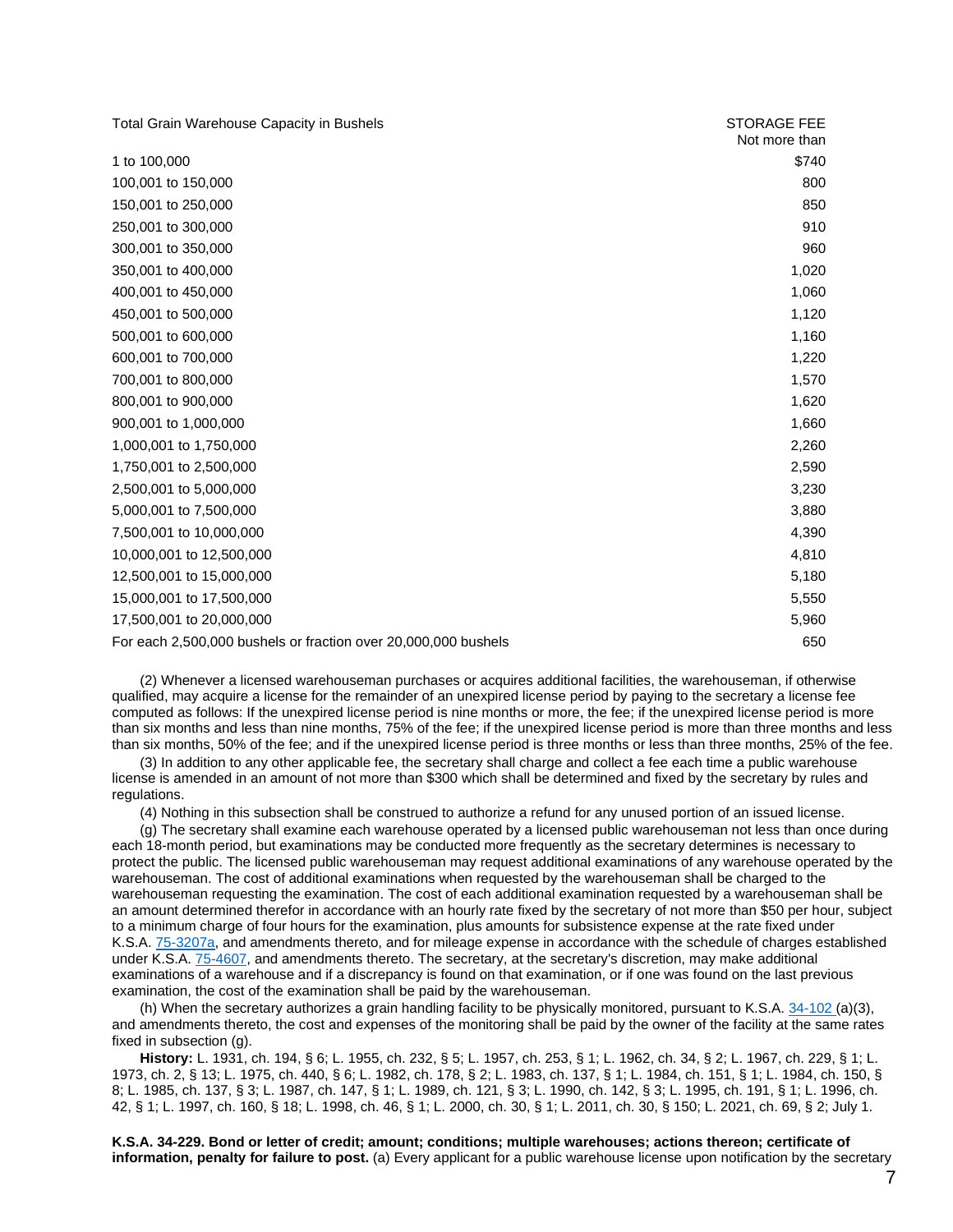of the amount of bond or letter of credit required, shall promptly file with the secretary a bond with good corporate surety qualified under the laws of the state of Kansas or letter of credit pursuant to subsection (d). The amount of the bond or letter of credit to be furnished for each warehouse shall be \$.20 per bushel for the first 1,000,000 bushels of licensed capacity; \$.15 per bushel for the next 1,000,000 of licensed capacity; and \$.10 per bushel for all licensed capacity over 2,000,000 bushels. Except as provided further, in no event shall the bond or letter of credit be for an amount less than \$10,000 nor more than \$500,000.

(b) If an applicant for a license or a licensee at any time does not have the total net worth required by K.S.A. [34-228,](http://www.ksrevisor.org/statutes/chapters/ch34/034_002_0028.html) and amendments thereto, an amount equal to the deficiency shall be added to the amount of the bond required by subsection (a) or letter of credit required by subsection (d).

(c) The bond shall be in favor of the state of Kansas for the benefit of all persons interested, their legal representatives, attorneys or assigns and shall be conditioned on the faithful performance of all the licensee's duties as a public warehouseman and such additional obligations as assumed by the warehouseman under contracts with a federal agency relating to storage of grain in each warehouse. Any person injured by the breach of any obligation of the warehouseman may commence suit on the bond or letter of credit in any court of competent jurisdiction to recover damages that the person has sustained, but any suit commenced shall either be a class action or shall join as parties plaintiff or parties defendant or other persons who may be affected by such suit on the bond or letter of credit. No bond shall be canceled by the surety on less than 60 days' notice by mail to the secretary and the principal except that no such notice shall be required for cancellation of any bond by reason of nonpayment of the premium thereon. The liability of the surety on the bond may continue for each successive license period the bond covers. The total liability of the surety shall be limited to the amount stated on the current bond or on an appropriate rider or endorsement to the current bond. It is the intent of this statute that the bonds be nonaccumulative, that stacking of bonds not occur in excess of the face value of the current bond.

(d) In lieu of a bond, a warehouseman may file with the secretary an irrevocable letter of credit in the amount equal to or greater than the amount of bond required in subsection (a). Such irrevocable letter of credit shall: (1) Be issued by a financial institution which is insured by the federal deposit insurance corporation or issued by farm credit institutions chartered by the farm credit administration; (2) be issued for a period at least six months longer than the expiration date of the underlying license; (3) provide for payment to the state of Kansas for the security liability of the warehouseman; and (4) be on a form approved by the secretary.

(e) If a person applies for licenses for two or more separate public warehouses in this state, the person may give a single bond or letter of credit covering all the applications, and the amount of the bond or letter of credit shall be the total amounts which would be required for the applications if separate bonds or letters of credit were given. In computing the amount of the single bond or letter of credit the warehouseman may add together the capacity of all warehouses to be covered by the bond or letter of credit and use the aggregate capacity for the purpose of computing the bond or letter of credit. If a warehouseman elects to provide a single bond or letter of credit for a number of warehouses, the total assets of all the warehouses shall be subject to liabilities of each individual warehouse.

(f) Whenever the director determines that any bond or letter of credit given by any warehouseman is inadequate and insufficient security against any loss that might arise under the terms of the bond or letter of credit, the secretary shall require any additional bond or letter of credit that the secretary considers necessary to provide adequate security. If the secretary considers the financial condition of the surety upon any warehouseman and the warehouseman's bond or letter of credit to be impaired, the secretary shall require any substituted or additional bond or letter of credit that the secretary considers necessary.

(g) In all actions hereafter commenced in which judgment is rendered against any surety company on any surety bond furnished or any financial institution on any letter of credit issued under the provisions of this section, if it appears from the evidence that the surety company or financial institution has refused without just cause to pay the loss upon demand, the court shall allow the plaintiff a reasonable sum as attorney fees to be recovered and collected as a part of the costs. When a tender is made by the surety company or financial institution before the commencement of the action in which judgment is rendered and the amount recovered is not in excess of the tender, no such costs shall be allowed.

(h) Each licensed public warehouseman shall obtain a certificate setting forth the amount and terms of the bond or letter of credit filed with the secretary pursuant to this section, the name of the corporate surety or financial institution therefor and such other information as the secretary may prescribe by rules and regulations. The certificate of bond or letter of credit information shall be posted in a conspicuous place in the office room of the licensed warehouse, adjacent to the license posted as required by K.S.A. [34-230,](http://www.ksrevisor.org/statutes/chapters/ch34/034_002_0030.html) and amendments thereto, at all times during the operation of the warehouse.

(i) Transaction of any public warehouse business at any public warehouse without having the certificate of bond or letter of credit information displayed in the office room of the public warehouse as required by this section is a class C nonperson misdemeanor.

**History:** L. 1931, ch. 194, § 7; L. 1955, ch. 232, § 6; L. 1957, ch. 253, § 2; L. 1963, ch. 251, § 2; L. 1983, ch. 137, § 2; L. 1984, ch. 151, § 2; L. 1985, ch. 137, § 4; L. 1986, ch. 153, § 1; L. 1987, ch. 147, § 3; L. 1993, ch. 159, § 1; L. 1997, ch. 160, § 19; L. 2000, ch. 30, § 2; Mar. 30.

**K.S.A. 34-230. License; issuance, when; renewal; posting; suspension or revocation; appeal.** (a) Upon receiving the application and financial statement required by this act, the secretary shall make an investigation and inspection of the warehouse or warehouses covered by the application. The secretary may issue a license to the applicant if:

(1) The applicant furnishes the bond or letter of credit required by K.S.A. [34-229,](http://www.ksrevisor.org/statutes/chapters/ch34/034_002_0029.html) and amendments thereto;

(2) the warehouse or warehouses are found suitable for the proper storage of grain for which a license is applied for; and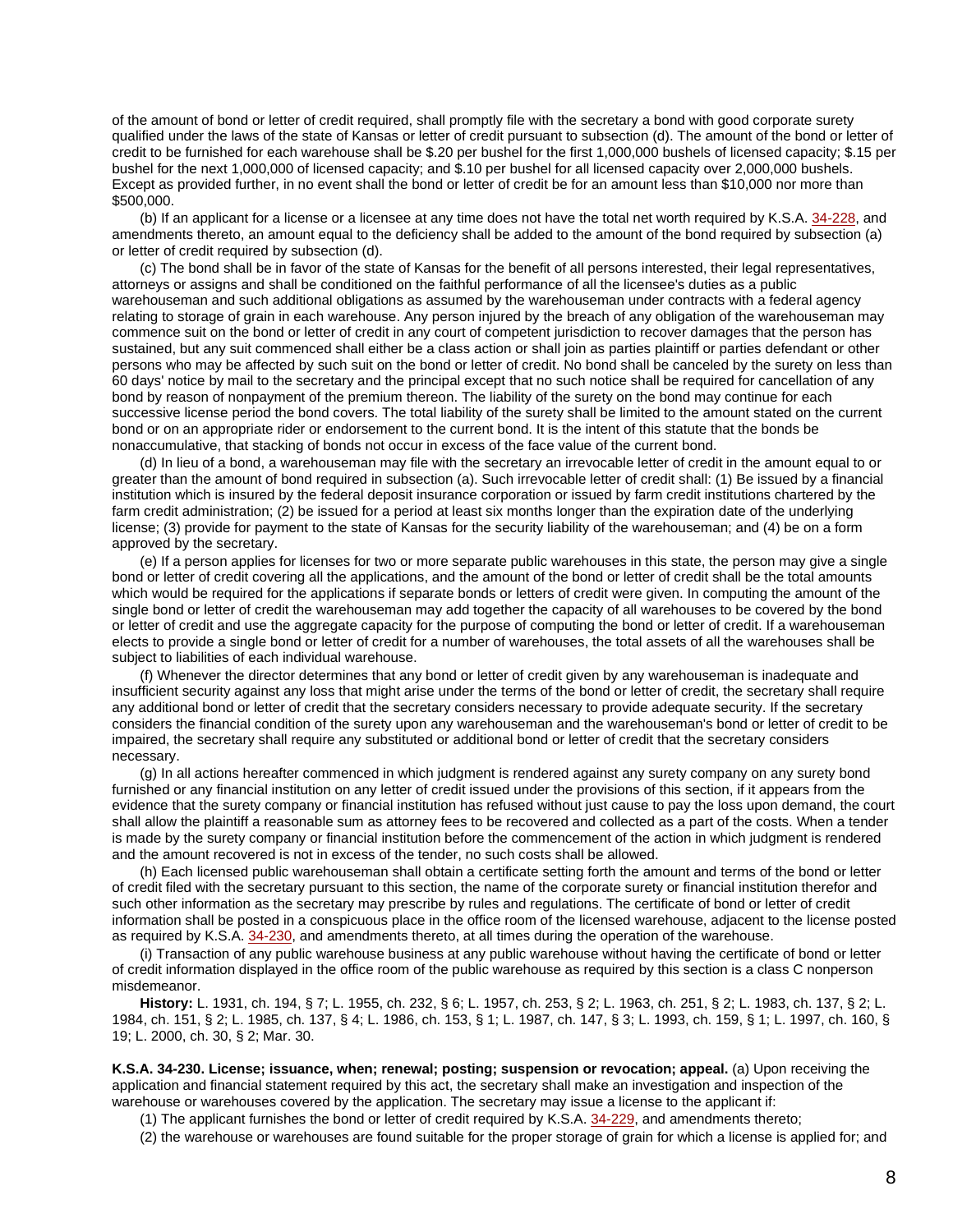(3) the applicant complies with all requirements for licensure prescribed by this act and rules and regulations adopted under this act.

(b) Every license shall be dated and shall designate the name of the licensee and the location of the licensed warehouse or warehouses.

(c) Each license shall expire one year from the date of its issuance except that, for the purpose of equitably distributing application dates of warehouse licenses throughout each calendar year, the secretary may issue licenses for periods longer than one year but not longer than two years. Licenses for periods longer than one year shall be charged the annual license fee, plus a monthly fee in proportion to the annual license fee for the number of months the license is issued beyond one year.

(d) Any licensee making application for renewal of a license shall submit the application, together with the licensee's financial statement and any additional information required, at least 30 days prior to the date of expiration of the licensee's current license. For each day that the licensee is late in submitting the application and required information, the licensee shall be penalized an additional fee of \$5.

(e) The license shall be posted in a conspicuous place in the office room of the licensed warehouse at all times during the operation of the warehouse.

(f) If a licensee is convicted of any violation of the provisions of this act or if the secretary determines that a licensee does not comply with any requirement for licensure or has violated any provision of this act or of the rules and regulations adopted under this act, the secretary may at the secretary's discretion suspend or revoke the license of the licensee. All proceedings for the suspension or revocation of licenses shall be conducted in accordance with the provisions of the Kansas administrative procedure act.

(g) The licensee, if dissatisfied with the order of the secretary, may appeal in the manner provided by law.

**History:** L. 1931, ch. 194, § 8; L. 1955, ch. 232, § 7; L. 1957, ch. 253, § 3; L. 1967, ch. 230, § 1; L. 1982, ch. 180, § 2; L. 1983, ch. 137, § 3; L. 1984, ch. 151, § 3; L. 1986, ch. 152, § 2; L. 1988, ch. 356, § 72; L. 1990, ch. 143, § 1; L. 1997, ch. 160, § 20; L. 2000, ch. 30, § 3; Mar. 30.

**K.S.A. 34-230a. Hearings; powers of secretary.** The secretary shall have power in the conduct of any hearing authorized to be held by the secretary to examine, or cause to be examined, under oath, any person, and to examine or cause to be examined, books and records of any licensee; to hear testimony and take proof material for the secretary's information in the discharge of such duties under this act; to administer or cause to be administered oaths; and for any such purposes to issue subpoenas, to require the attendance of witnesses and the production of books which shall be effective in any part of this state. Any district court, or any judge thereof, either in term time or in vacation, may by order duly entered, require the attendance of witnesses and the production of relevant books and records subpoenaed by the secretary. The court or judge may compel obedience to the court's or judge's order by proceedings for contempt.

**History:** L. 1955, ch. 232, § 8; L. 1976, ch. 145, § 158; L. 1997, ch. 160, § 21; Sept. 1.

**K.S.A. 34-230b. Injunction proceedings; how prosecuted.** The secretary may enjoin a warehouseman from violating or continuing to violate the provisions of chapter 34 of the Kansas Statutes Annotated, and amendments thereto, and the rules and regulations adopted by the secretary pursuant to such laws by filing injunction proceedings in the district court. In any such proceedings the district court, if it deems it proper, may order such warehouseman to not receive any more grain into such warehouse or to deliver any grain therefrom except as the court by its order shall direct. Such injunction proceeding shall be prosecuted by the attorney general or the county attorney of the proper county upon request of the secretary. **History:** L. 1955, ch. 232, § 9; L. 1997, ch. 160, § 22; Sept. 1.

**K.S.A. 34-231. Penalty for failure to obtain license; refusal to reissue revoked license, when.** (a) Transaction of any public warehouse business at any public warehouse without a currently valid public warehouse license for that warehouse or without having the license displayed in the office room of the warehouse is a class C misdemeanor.

(b) The secretary may refuse to renew any license or grant a new one to any person whose license has been revoked within one year from the time of the revocation.

**History:** L. 1931, ch. 194, § 9; L. 1970, ch. 156, § 1; L. 1983, ch. 135, § 7; L. 1997, ch. 160, § 23; Sept. 1.

**K.S.A. 34-233. Storage in public warehouses; grain samples; weight certificates.** (a) Every public warehouseman shall receive for storage or shipment, so far as the available capacity of the warehouse shall permit, all grain in a suitable condition for storage tendered to the warehouseman in the usual course of business, without discrimination of any kind. A representative sample of grain offered for storage shall be taken and agreed upon both by the owner and the warehouseman as being a true and representative sample of the lot of grain offered for storage.

(b) If the owner of the grain and the warehouseman agree as to the grade, the grain may be stored and warehouse receipt issued on the agreed grade, but either party shall have an official inspection if such party so elects at the time of storing the grain by submitting an agreed sample to an inspector designated by the secretary. The fees for the inspection of such sample shall be paid by the warehouseman and added to the storage charges of the grain.

(c) All grain taken into a public warehouse shall be carefully weighed by the warehouseman or one of the warehouseman's employees and a certificate of weight in the form approved by the secretary shall be issued and the weight so shown by the certificate shall be stated on the warehouse receipt. When grain is delivered out of storage at a public warehouse and if either of the parties to the transaction requests or if any dispute or disagreement arises between the party receiving and the party delivering the grain, the same method of determining the grade shall be used as prescribed for taking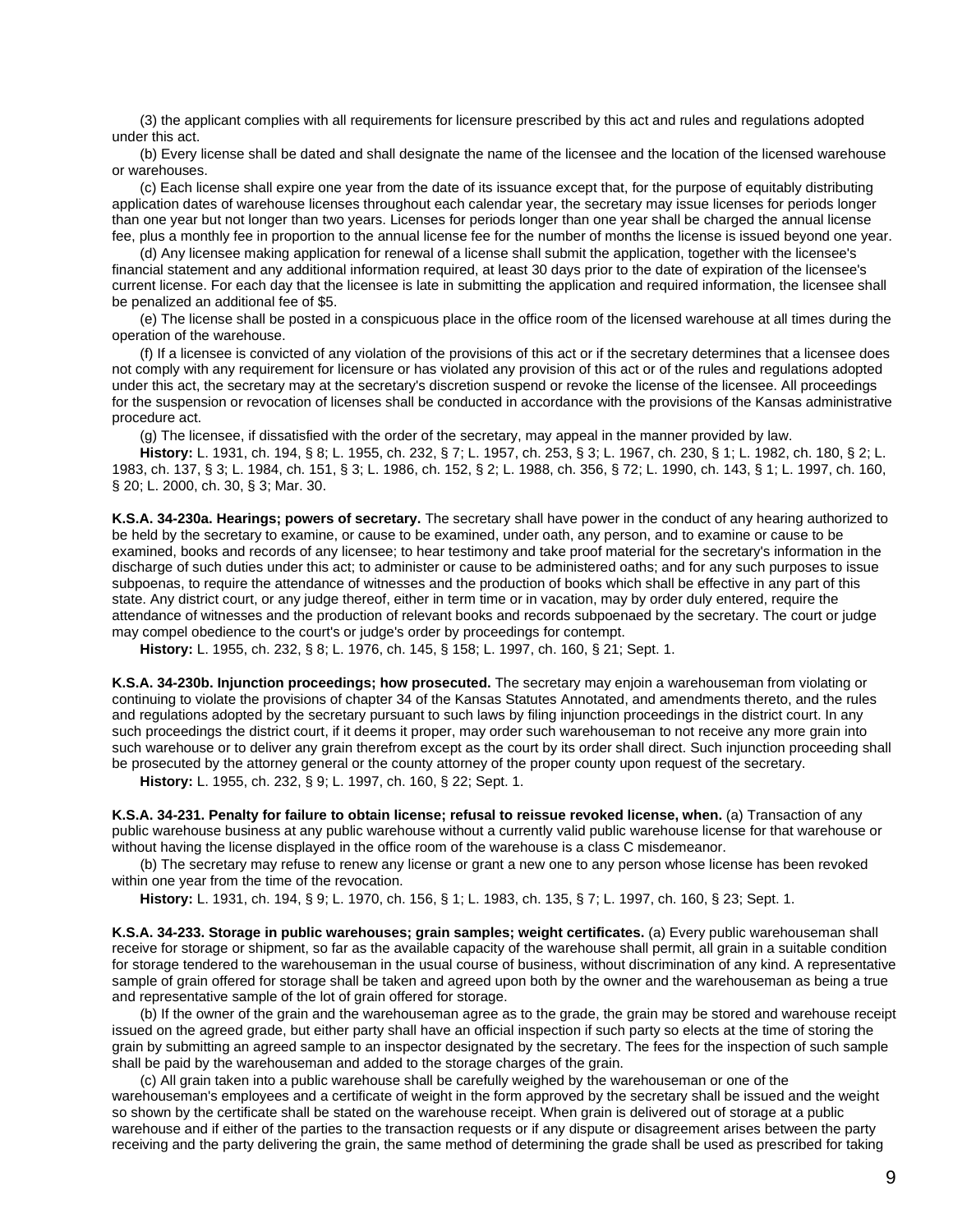grain into storage. Any warehouseman desiring to issue warehouse receipts against the warehouseman's own grain in store may do so by complying with the regulations governing the methods of taking samples of grain tendered for storage and the secretary may designate the manner in which a sample shall be taken if grain is delivered on warehouse receipts at the public warehouses.

**History:** L. 1931, ch. 194, § 11; L. 1967, ch. 231, § 1; L. 1984, ch. 150, § 9; L. 1990, ch. 142, § 4; L. 1997, ch. 160, § 24; Sept. 1.

**K.S.A. 34-234. Withholding grain from storage; notice; penalty for refusal to comply.** (a) If an owner or consignee of grain is dissatisfied with the inspection or grade of any lot of grain or for any reason wants to receive the owner's or consignee's grain without its passing into store, the owner or consignee may have the grain withheld from going into the public warehouse (whether or not the grain has previously been consigned to the public warehouse) by giving notice to the person or entity possessing the grain at the time of giving the notice. The grain shall be withheld from going into store and be delivered to the owner or consignee subject only to those proper charges that are a lien upon the grain before the notice is given. If the grain is in railroad cars, it shall be removed by the owner or consignor within 24 hours after the notice is given to the railroad company having the grain in its possession, and the railroad company shall place the grain in a proper and convenient place for unloading.

(b) Notice that grain is not to be delivered into storage may also be given to the proprietor of any public warehouse to which it would otherwise have been delivered, and after notice is given, the warehouse shall not take the grain into storage.

(c) If, after notice is given as provided in this section, the person or entity in possession of grain refuses to allow the owner or consignee to have the grain or the warehouse takes the grain into storage, the person, entity or proprietor of the warehouse is guilty of a class C misdemeanor and shall be liable to the owner or consignee of the grain for damages for conversion. **History:** L. 1931, ch. 194, § 12; L. 1970, ch. 156, § 2; L. 1983, ch. 135, § 8; July 1.

**K.S.A. 34-235. Schedule of charges; approval by secretary; changes in schedule.** The owner, operator or manager of any public warehouse before being licensed under the laws of this state to conduct a grain warehouse shall file with the secretary a schedule of charges to be made by such owner, operator or manager for storage of grain if licensed. The secretary shall have authority to determine whether such schedule of charges is reasonable and proper, but in no case shall such schedule of charges filed by a local public warehouse be less than the schedule of minimum charges or exceed the schedule of maximum charges as established by the secretary pursuant to the provisions of K.S.A. [34-125,](http://www.ksrevisor.org/statutes/chapters/ch34/034_001_0025.html) and amendments thereto. The amount to be charged for storage of grain as listed on the warehouseman's schedule of charges filed with the secretary as hereinabove provided shall include the cost of receiving, unloading, loading, insuring, handling (except extraordinary handling), storage and delivery of grain and no additional or special charge shall be made for any such services. Any licensee may change such licensee's schedule of charges by sending the proposed new schedule to the secretary in writing and shall state the reasons therefor. It shall be unlawful for any public warehouseman to assess any charge other than those charges listed in such warehouseman's schedule of charges as filed with the secretary. Every public warehouseman shall keep posted and exposed at a conspicuous place on the premises of such public warehouse, which place shall be accessible to the public, a copy of such warehouseman's current approved schedule of charges.

**History:** L. 1931, ch. 194, § 13; L. 1953, ch. 218, § 6; L. 1957, ch. 254, § 1; L. 1975, ch. 228, § 1; L. 1990, ch. 142, § 5; L. 1997, ch. 160, § 25; Sept. 1.

**K.S.A. 34-236. Insurance.** (a) Every public warehouseman shall at all times keep the grain stored in such warehouseman's warehouse insured in some reliable insurance company authorized to do business in the state of Kansas. Such grain is to be insured for its full market value, less the deductible amount provided herein, against loss by fire, internal explosion, lightning, and tornado and failure to do so shall make the public warehouseman liable for the same on such warehouseman's bond or letter of credit for the benefit of the owner or owners and the owners of warehouse receipts and storage receipts issued by any public warehouse shall have a first lien, to the extent of the value of the grain at the time of destruction at the place where stored, on all such insurance for any loss or injury sustained by them on account of the destruction or injury of such grain by fire, internal explosion, lightning or tornado or any other cause covered by such insurance policy.

(b) Fraud or criminal act of the warehouseman to which the holder of a warehouse receipt or other interested person is not a party shall not deprive the holder of a warehouse receipt or storage receipt or other interested person of such person's right of recovery under such policy of insurance. Nothing in this act shall be construed to require the insurer to pay any loss or damage in excess of the amount of insurance effective under its policy or to pay for any loss or damage not insured against by its policy. In case of a fire, lightning or tornado, which shall destroy all or part of the grain stored in any public warehouse, the public warehouseman shall, upon demand by the owner of the grain, or holder of any warehouse receipt, or receipts, for such grain, and upon being presented with the warehouse receipt, or receipts, make settlement for the value of the grain covered by the warehouse receipt, or receipts, after deducting the warehouse charges, at the market value of same, basing said value at the average price paid for grain of the same grade at the station where the public warehouse is located on the date of the destruction. Without in any way limiting the warehouseman's liability under this section, the warehouseman may carry a standard form of insurance policy approved for grain warehousemen with a total deductible provision on the contents not to exceed \$10,000, except that the secretary upon a finding that it is necessary to protect the public may order that a warehouseman's total deductible provision be an amount less than \$10,000 as specified by the secretary.

**History:** L. 1931, ch. 194, § 14; L. 1945, ch. 211, § 1; L. 1970, ch. 156, § 3; L. 1973, ch. 180, § 1; L. 1989, ch. 121, § 4; L. 1997, ch. 160, § 26; L. 2000, ch. 30, § 4; Mar. 30.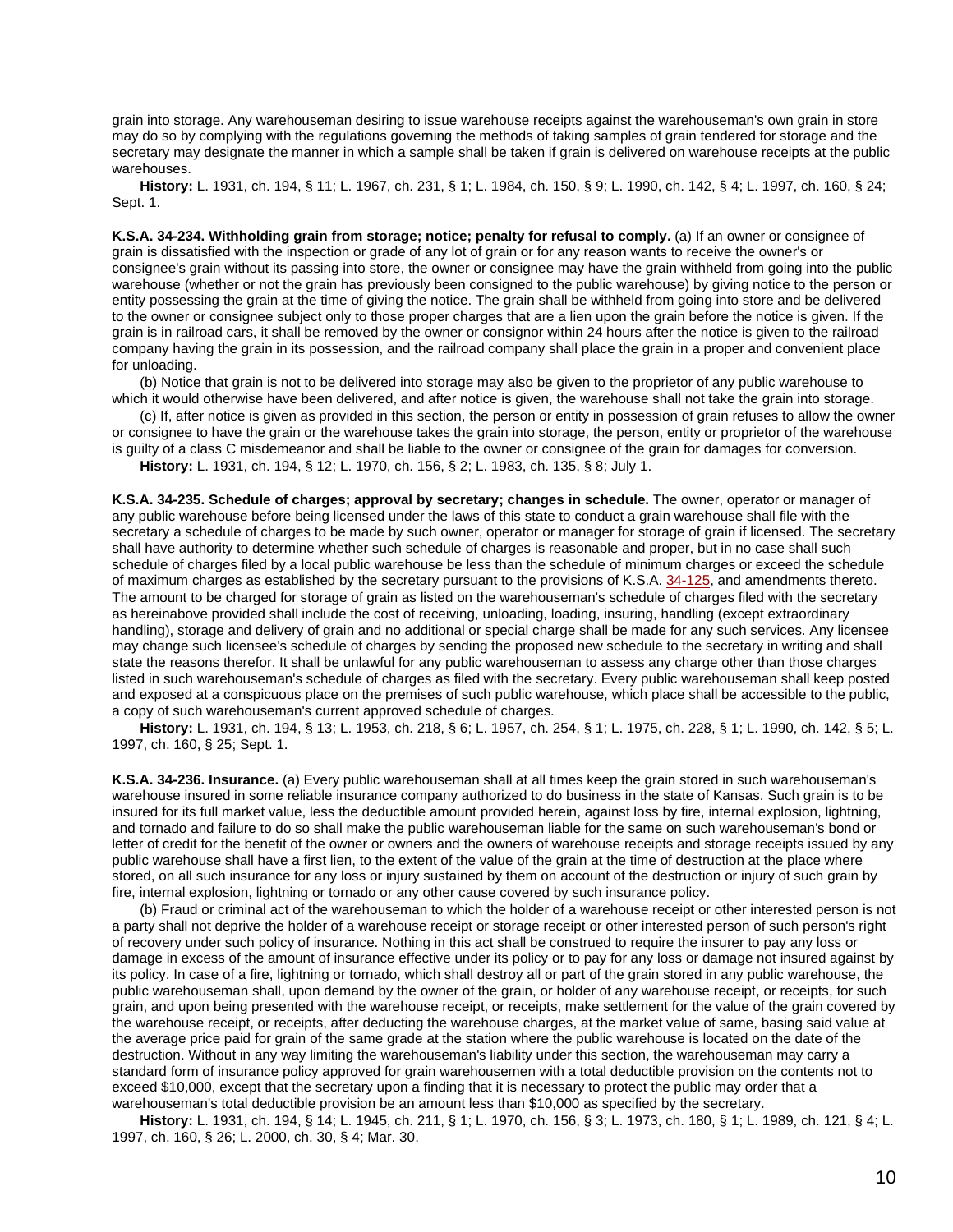**K.S.A. 34-237. Drying, cleaning and safekeeping of grain; removal and sale of out of condition grain, notice.** (a) Any public warehouseman on the written request of the owner of any grain stored in a private bin, upon the surrender of the receipt, or receipts, therefor, may be permitted to dry, clean or otherwise change the condition or value of any such lot of grain; but in such case it shall only be delivered as such separate lot, without reference to the grade it may be made by such process of drying or cleaning.

(b) Nothing in this section shall prevent any warehouseman from removing grain within such warehouseman's warehouse for its preservation or safekeeping, but no warehouseman shall be held liable for damage to grain stored in special bins by heating, unless such damage be caused by the act of the warehouseman. In case any public warehouseman shall discover that any portion of the grain stored in a special bin in such warehouseman's warehouse is out of condition or becoming so, and it is not in such warehouseman's power to preserve the same, the warehouseman shall immediately give notice to the owner, if known, and, if not known, by public notice by advertising in a newspaper of general circulation in the city in which such warehouse is situated, and by posting a notice on the warehouse bulletin board or other public place of its actual condition, as near as the warehouseman can ascertain. The warehouseman shall state in such notice the kind and grade of grain and the bin in which it is stored, and shall also state in such notice the receipts outstanding upon which such grain will be delivered, giving the numbers, amount and date of each, and shall give the name of the party for whom such grain was stored, the date it was received and the amount of it, and the enumeration of receipts and identification of grain so described shall embrace as near as possible the quantity of grain contained in such bins, and such grain shall be delivered upon return and cancellation of such receipts, and the unreceipted grain upon the request of the owner or holder of the receipt or receipts.

(c) Nothing herein contained shall be held to relieve the public warehouseman from exercising proper care and vigilance in preserving such grain after such publication of its condition, but such grain shall be kept separate and apart from all direct contact with other grain, and shall not be mixed with other grain while in store in such warehouse. Any public warehouseman guilty of any act or neglect, the effect of which is to depreciate property stored in the public warehouse under the warehouseman's control, shall be liable on the warehouseman's bond or letter of credit therefor to the person damaged thereby.

(d) Nothing in this section shall be construed so as to permit any public warehouseman to deliver any grain stored in a special bin or by itself, as provided in this act, to any but the owners of the lot, or holder of the warehouse receipt, or receipts. In case the grain declared out of condition as herein provided for shall not be removed from store by the owner or holder of the warehouse receipt, or receipts, thereof within 20 days from the date of the notice of its being out of condition, it shall be lawful for the public warehouseman where the grain is stored to sell the same at public auction for account of said owner, or holder, of the warehouse receipt, or receipts, by giving 10 days' notice by advertising in a newspaper (daily, if there is such) published in the city or town where such public warehouse is located.

**History:** L. 1931, ch. 194, § 15; L. 1970, ch. 156, § 4; L. 2000, ch. 30, § 5; Mar. 30.

**K.S.A. 34-238. Warehouse receipts; issuance; furnishing by secretary.** (a) Warehouse receipts may be issued by any licensed public warehouseman and must be issued in the manner and form prescribed by this act.

(b) The form of all receipts shall be approved by the secretary. All of the expense incurred shall be paid by the department. The secretary shall distribute the warehouse receipts to licensed public warehouses at cost.

(c) All warehouse receipts shall be written upon warehouse receipt forms furnished by the department.

**History:** L. 1931, ch. 194, § 16; L. 1939, ch. 197, § 1; L. 1955, ch. 232, § 10; L. 1973, ch. 2, § 14; L. 1983, ch. 135, § 9; L. 1997, ch. 160, § 27; Sept. 1.

**K.S.A. 34-239. Form of receipt for storage grain.** Every receipt issued for grain stored in a warehouse licensed under this act shall embody within its written or printed terms: (a) The location of the warehouse where the grain is stored; (b) the statement whether the grain received will be delivered to bearer, to a specified person, or to a specified person or his order; (c) the date of the issuance of the receipt; (d) the rate of the storage charges or the basis for such charges; (e) the net weight and percentage of dockage, together with the grade; (f) the words, nonnegotiable, not negotiable, or negotiable, according to the nature of the receipt, clearly and conspicuously printed or stamped thereon; (g) the signature of the warehouseman which may be made by his authorized agent; (h) if the receipt for grain of which the warehouseman is owner either wholly or jointly, or in common with others, the facts about such ownership; (i) a statement of the amount of the advances made or the liability incurred, for which the warehouseman claims a lien, but if the precise amount of such advances made, or of such liabilities incurred, be at the time of the issuance of the receipts unknown to the warehouseman, or to his agent who issues it, a statement of the fact that advances have been made, or liabilities incurred and the purpose thereof, is sufficient. A warehouseman shall be liable to any person injured thereby for all damages caused by the omission from a negotiable receipt of any of the terms herein required.

**History:** L. 1931, ch. 194, § 17; July 1.

**K.S.A. 34-240. Warehouseman's receipt on own grain valid.** Any public warehouseman operating a warehouse in this state may make a valid sale or pledge of any warehouse receipts issued for grain of which the warehouseman is the owner, either solely or jointly or in common with others, and the recital of such ownership in the receipts shall constitute notice to all the world of the right to sell or pledge the same and of the title or specific lien of the transferee or pledgee upon the warehouseman's grain represented by such receipts.

**History:** L. 1931, ch. 194, § 18; L. 1993, ch. 159, § 2; July 1.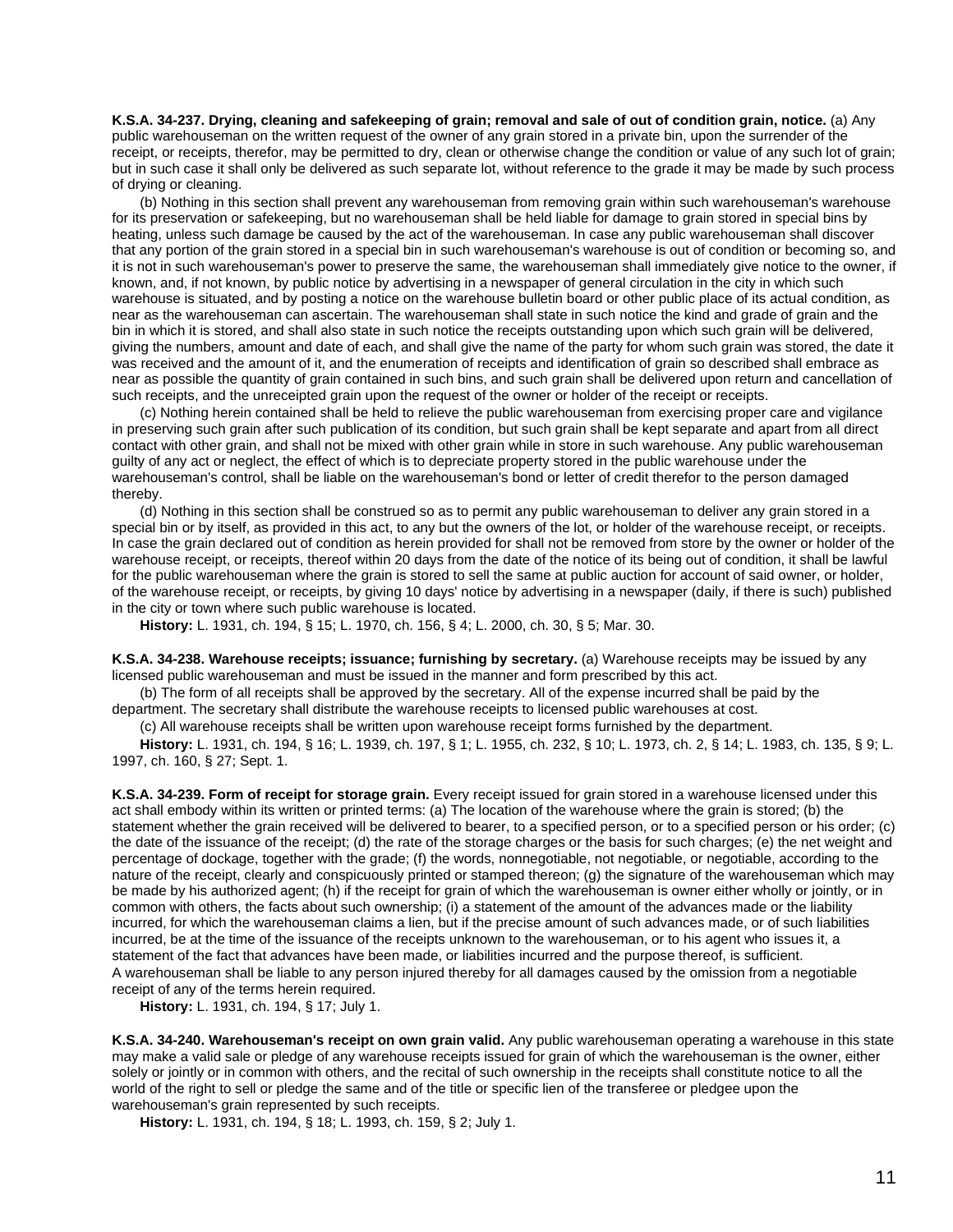**K.S.A. 34-241. Transfer of grain between warehouses; form of receipt; procedure.** If grain is delivered for storage in any licensed public warehouse and the warehouseman's storage is limited, the public warehouseman may transfer grain for storage to another licensed public warehouse where storage is available. The owner of the grain may designate the receiving licensed public warehouse if a written contract to that effect has been entered into and agreed upon between the owner of the grain and the warehouseman prior to the deposit of the grain. Upon receipt of the grain by the receiving warehouseman, from the originating warehouseman, a negotiable warehouse receipt must be issued upon the demand of the owner of the grain. The warehouse receipt must be returned to the originating warehouseman, and the originating warehouseman shall deliver it to the owner upon payment of freight and all legal charges and upon the owner's surrender of any trust receipts which may have been issued by the originating warehouseman for such grain. If the grain is transferred to a receiving licensed warehouse designated by the owner of the grain, the warehouseman, in addition to his current posted public warehouse charges, may make an additional charge of one and one-half cents ( $1\frac{1}{2}\phi$ ) per bushel for risk and shrinkage in transit and shall also assess the transportation and all legal charges against the owner of the grain.

**History:** L. 1931, ch. 194, § 19; L. 1939, ch. 197, § 2; L. 1967, ch. 232, § 1; L. 1969, ch. 217, § 2; July 1.

### **K.S.A. 34-241a. Identity preserved grain; definition; form of receipt; options for shipment to other warehouse;**

**charges.** (a) "Identity preserved grain" means grain which is segregated from all other grain by mutual consent of the warehouseman and the depositor. The form of receipt to cover identity preserved grain taken for storage by public warehouses and to be transported to, and stored in, another licensed public warehouse shall be on a form approved by the secretary and shall embody within its written or printed terms: (1) The date of the issuance of the receipts; (2) the name of the elevator issuing the same and its location; (3) the rate of storage or the basis for such charges; (4) the net weight and percentage of dockage, together with the grade; (5) the words "trust receipt" and "not negotiable" clearly and conspicuously printed or stamped thereon; (6) the signature of the warehouseman which may be made by his authorized agent; (7) a statement of the amount of the advances made, or the liabilities incurred, for which the warehouse claims a lien. If the precise amount of advances made or liabilities incurred is, at the time of the issuance of the receipt, unknown to the warehouseman or to the warehouseman's agent who issues it, a statement of the fact that the advances have been made, or liabilities incurred, and the purpose thereof, is sufficient.

(b) The warehouseman, at the warehouseman's option, may ship carlots or trucklots of identity preserved grain to another licensed public warehouse. The owner of the grain may designate the receiving licensed public warehouse if a written contract to that effect has been entered into and agreed upon between the owner of the grain and the warehouseman prior to the deposit of the grain. The charges for handling and storage shall not exceed the current posted public warehouse charges. In addition to the public warehouse charges, the warehouseman may make an additional charge of one and one-half cents (1 $\frac{1}{2}\mathcal{E}$ ) per bushel for risk and shrinkage in transit and shall also assess the transportation and all legal charges against the owner of the grain.

**History:** L. 1969, ch. 217, § 1; L. 1997, ch. 160, § 28; Sept. 1.

**K.S.A. 34-242. Same; numbering; required information.** All warehouse receipts issued by any public warehouse shall be numbered consecutively and no two receipts bearing the same number shall be issued from the same warehouse during any one year. If the grain was received from a railroad car, wagon, truck or other means, the manner of its receipt shall be stated on its face.

**History:** L. 1931, ch. 194, § 20; L. 1967, ch. 233, § 1; L. 1970, ch. 157, § 1; L. 1984, ch. 150, § 10; July 1.

**K.S.A. 34-243. Definition of nonnegotiable receipt.** A receipt in which it is stated that the grain received will be delivered to the depositors or to any other specified person is a nonnegotiable receipt.

**History:** L. 1931, ch. 194, § 21; July 1.

**K.S.A. 34-244. Definition of negotiable receipt.** A receipt in which it is stated that the grain received will be delivered to the bearer, or to the order of any person named in such receipt, is a negotiable receipt. No provision shall be inserted in a negotiable receipt that will make it nonnegotiable. Such provisions, if inserted, shall be void.

**History:** L. 1931, ch. 194, § 22; July 1.

**K.S.A. 34-245. Failure to mark nonnegotiable or not negotiable.** A nonnegotiable receipt shall be plainly printed or stamped on its face by the warehouseman issuing it "nonnegotiable" or "not negotiable." In case of the warehouseman's failure to do so, a holder of the receipt, or receipts, who purchased it for value, supposing it to be negotiable, may, at his option, treat such receipt as imposing upon the warehouseman the same liability he would have incurred, had the receipt been negotiable. This section shall not apply, however, to letters of memorandum, or written acknowledgment of an informal character.

**History:** L. 1931, ch. 194, § 23; July 1.

**K.S.A. 34-246. Warehouse receipts; issuance and cancellation; division; consolidation.** (a) No warehouse receipt shall be issued except upon actual delivery of grain into store in the warehouse from which it purports to be issued. No receipt or receipts may be issued for a greater quantity of grain than was contained in the lot or parcel so received for storage and not more than one receipt may be issued for the same lot of grain, except in cases where a receipt for a part of a lot is desired and then the aggregate receipts for a particular lot shall cover that lot and no more.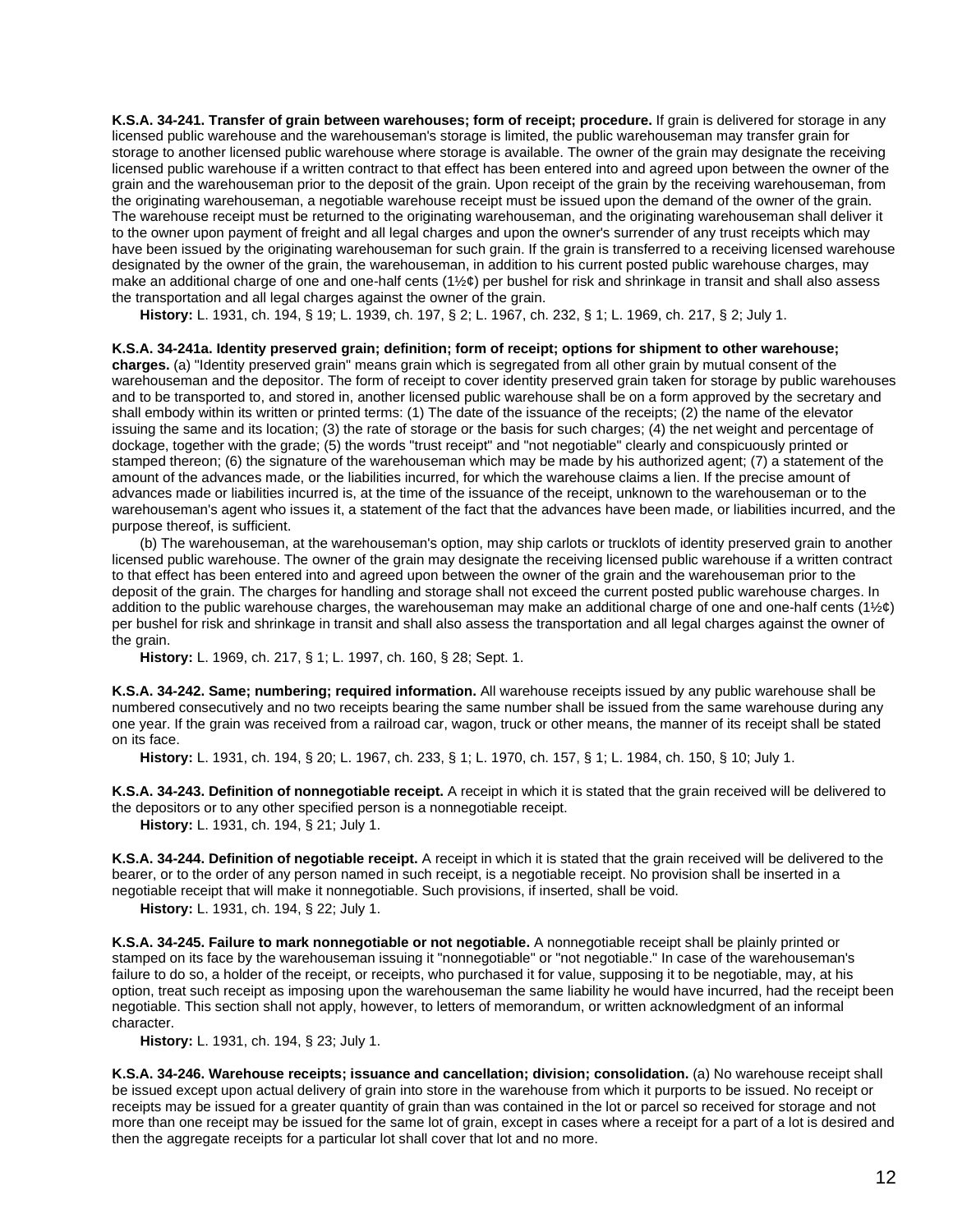(b) In cases where a part of the grain represented by a receipt or receipts is delivered out of store and a remainder is left, a new receipt or receipts shall be issued in the form and manner as prescribed by the secretary. It shall be stated on the face of the new receipt or receipts that such new receipt or receipts represent the balance of the original receipt or receipts. The new receipt or receipts shall bear thereon the number or numbers of the original receipt or receipts and the original receipt or receipts, upon which a part of the grain has been delivered, shall be canceled in the manner as if all of the grain has been delivered. In case it is desirable to divide one receipt into two or more, or in case it is desirable to consolidate two or more receipts into one and the warehouseman consents thereto, the original receipt or receipts shall be canceled in the same manner as if the grain had been delivered from store. The new receipt or receipts shall express on the face thereof that such new receipt or receipts represent a part of another receipt or the consolidation of other receipts, as the case may be, and the number and date of the original receipt or receipts shall also appear on the new receipt or receipts issued in lieu thereof. No consolidation of receipts differing more than 30 days in date shall be permitted.

(c) All new receipts issued for old ones canceled as provided in this section shall bear the notation of the date of the receipt or receipts as originally issued. All receipts issued on grain in special bins shall bear the number of the bin and the notation "special bin." All divisions or consolidations shall bear the bin number of the original receipt and the notation "special bin." Upon delivery of grain from store upon any receipt issued by a public warehouse, such receipt shall be plainly marked across its face "canceled" with the date and the name of the person canceling the same and thereafter shall be void and shall not again be put in circulation. No grain shall be delivered twice upon the same receipt.

**History:** L. 1931, ch. 194, § 24; L. 1939, ch. 197, § 3; L. 1984, ch. 150, § 11; L. 1997, ch. 160, § 29; Sept. 1.

**K.S.A. 34-249a. Warehousemen to furnish on demand of secretary information regarding certain receipts and amounts of grain; monthly statement, contents, signature.** (a) Every public warehouseman conducting a public warehouse, upon demand of the secretary, shall furnish such secretary, in such form as may be required, information regarding receipts issued or canceled, amounts of grain liabilities, amounts of unencumbered grain and total amounts of grain in the public warehouse.

(b) The secretary shall require from each public warehouseman a monthly statement of stocks of grain as of the last day of the preceding month for each licensed warehouse location. The statement shall contain such information and be in such form as may be prescribed by the secretary. Each such statement shall be signed by the licensed public warehouseman.

**History:** L. 1970, ch. 158, § 1; L. 1985, ch. 137, § 5; L. 1993, ch. 159, § 3; L. 1997, ch. 160, § 30; L. 2011, ch. 30, § 151; July 1.

**K.S.A. 34-250. Obligation of warehouseman to deliver.** A warehouseman, in the absence of some lawful excuse provided by this act, is bound to deliver the grain upon a demand made either by the holder of a receipt for the grain, or by the depositor, if such demand is accompanied with: (a) An offer to satisfy the warehouseman's lien; (b) an offer to surrender the receipt, if negotiable, with such endorsements as would be necessary for the negotiation of the receipt; and (c) a readiness and willingness to sign, when the grain is delivered, an acknowledgement that it has been delivered, if such acknowledgement is requested by the warehouseman. In case the warehouseman refuses or fails to deliver the grain in compliance with the demand by the holder or depositor so accompanied, the burden shall be upon the warehouseman to establish the existence of a lawful excuse for such refusal.

**History:** L. 1931, ch. 194, § 28; July 1.

**K.S.A. 34-251. Inspection of warehouses; procedures; access; scale tests; confidentiality of certain information, exception; penalty for disclosure.** (a) All persons owning property, or who may be interested in the same, in any public warehouse and all duly authorized examiners of such property shall be at full liberty to inspect and to examine any and all property stored in any public warehouse in the state at all times during regular business hours. All proper facilities shall be extended to such persons by the public warehouseman and the warehouseman's agents and employees for such examinations and inspection. The secretary shall inspect, or cause to be inspected by a duly authorized examiner, every warehouse, the business thereof and the mode of conducting the same at such times as the secretary deems necessary. The property, books, records, accounts, papers and proceedings kept at such warehouses, so far as they relate to the operation or management of public storage, which have reference only to the quantity, quality and insurance on grain in storage, shall be subject to examination and inspection of the secretary or the secretary's duly authorized examiner at all times during regular business hours. All scales or weighing or measuring devices used for weighing or measuring of property in public warehouses shall be subject to tests by any duly authorized inspector or weighmaster or by the secretary or the secretary's authorized representative at any time when required by any such officer, or by any person or agent whose property has been or is to be weighed on such scales.

(b) Any public warehouseman who uses scales for grain weighing that have been found on inspection to be inaccurate and that have not been pronounced correct and properly sealed shall be liable to be proceeded against as hereinafter provided.

(c) No inspector or employee of the department shall disclose any information obtained by such inspector or employee in the course of employment which is relative to the affairs or transactions of any warehouseman, other than as permitted by this act, without first having obtained the express permission in writing of such warehouseman or of the secretary, except when ordered to do so by a court of competent jurisdiction. Upon application of any person, the secretary may disclose or direct any inspector or employee of the department to disclose any information which, in the opinion of the secretary, the person making the application is entitled to receive. If any inspector or employee discloses any such information except as permitted by this act, the inspector or employee shall be guilty of a misdemeanor.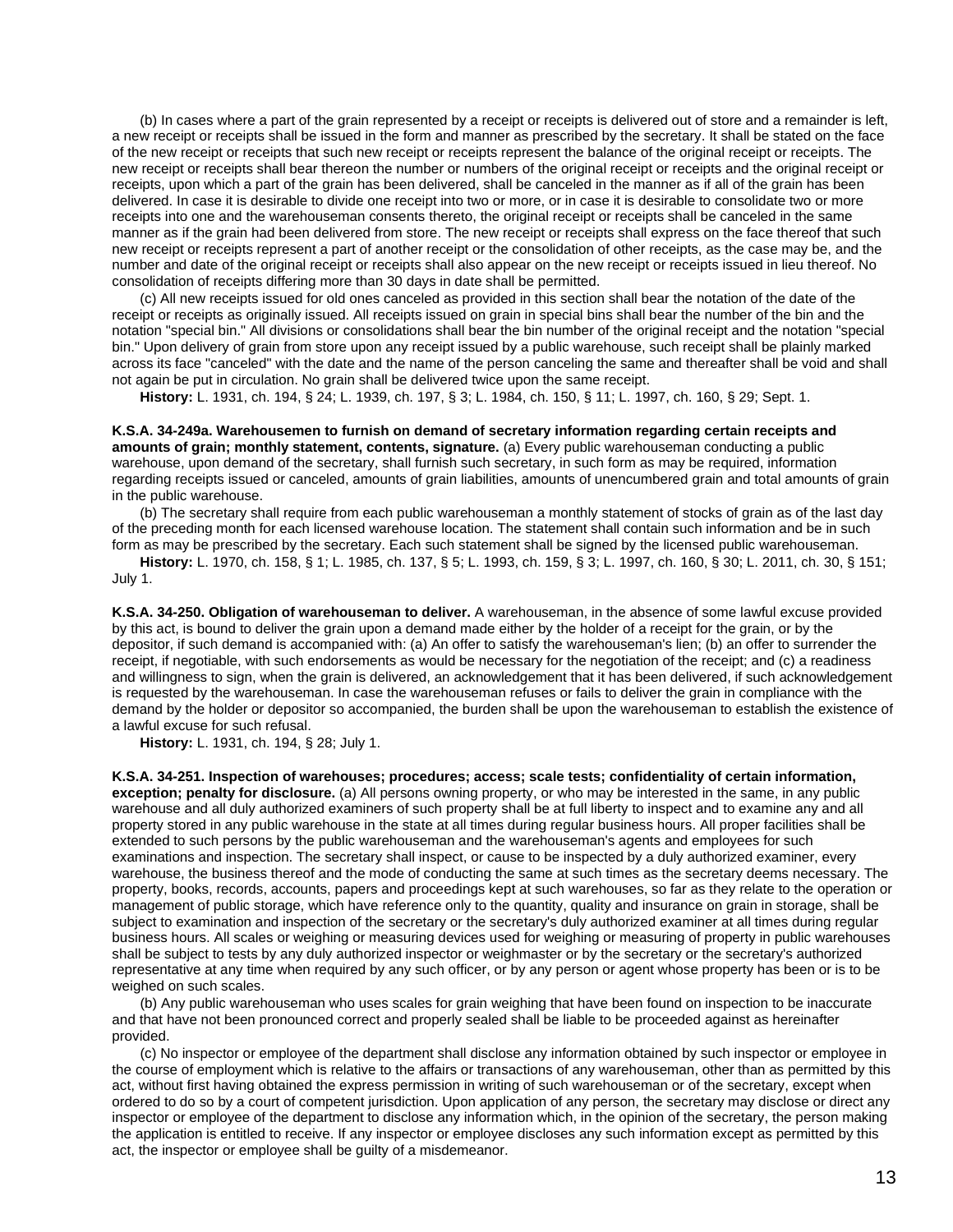**History:** L. 1931, ch. 194, § 29; L. 1984, ch. 150, § 12; L. 1990, ch. 364, § 5; L. 1997, ch. 160, § 31; Sept. 1.

**K.S.A. 34-252. Justification of warehouseman in delivering.** A warehouseman is justified in delivering the grain, subject to the provisions of the three following sections, to one who is: (a) The person lawfully entitled to the possession of the grain, or his agent; (b) a person who is either himself entitled to the delivery by the terms of a nonnegotiable receipt issued for the grain, or who has written authority from the person so entitled either endorsed upon the receipt or written upon another paper; or (c) a person in possession of a negotiable receipt by the terms of which the grains are deliverable to him or order or to bearer, or which has been endorsed to him or in blank by the person to whom delivery was promised by the terms of the receipts or by his mediate or immediate endorsee.

**History:** L. 1931, ch. 194, § 30; July 1.

**K.S.A. 34-253. Warehouseman's liability for misdelivery.** Where a warehouseman delivers the grain to one who is not in fact lawfully entitled to the possession of same, the warehouseman shall be liable as for conversion to all having a right of property or possession in the grain if he delivered the grain otherwise than as authorized by subdivisions (b) and (c) of the preceding section, and though he delivered the grain as authorized by said subdivisions he shall be so liable if prior to such delivery he had either been requested by or on behalf of the person lawfully entitled to a right of property or possession in the grain not to make such delivery, or had information that the delivery about to be made was one not lawfully entitled to possession of the grain.

**History:** L. 1931, ch. 194, § 31; July 1.

**K.S.A. 34-254. Negotiable receipts must be canceled when grain delivered.** Except as provided in K.S.A. [34-276,](http://www.ksrevisor.org/statutes/chapters/ch34/034_002_0076.html) where a warehouseman delivers grain for which he has issued a negotiable receipt, the negotiation of which would transfer the right to the possession of the grain, and fails to take up and cancel the receipt, he shall be liable to anyone who purchases for value in good faith such receipt for failure to deliver the grain to him, whether such purchaser acquired title to the receipt before or after the delivery of the grain by the warehouseman.

**History:** L. 1931, ch. 194, § 32; July 1.

**K.S.A. 34-255. Cancellation of receipts upon partial delivery of grain liability.** Except as provided in K.S.A. [34-276,](http://www.ksrevisor.org/statutes/chapters/ch34/034_002_0076.html) when a warehouseman delivers part of the grain for which he had issued a negotiable receipt and fails to take up and cancel such receipt, he shall be liable to anyone who purchases for value in good faith such receipt, for failure to deliver all the grain specified in the receipt, whether such purchaser acquired title to the receipt before or after the delivery of any portion of the grain by the warehouseman.

**History:** L. 1931, ch. 194, § 33; L. 1970, ch. 159, § 1; July 1.

**K.S.A. 34-256. Altered receipts.** The alteration of a receipt shall not excuse the warehouseman who issued it from any liability if such alteration was (a) immaterial, (b) authorized, or (c) made without fraudulent intent. If the alteration was authorized, the warehouseman shall be liable according to the terms of the receipt as altered. If the alteration was unauthorized, but made without fraudulent intent, the warehouseman shall be liable according to the terms of the receipt, as they were before alteration. Material and fraudulent alteration of a receipt shall not excuse the warehouseman who issued it from liability to deliver, according to the terms of the receipt as originally issued, the grain for which it was issued, but shall excuse him from any other liability to the person who made the alteration and to any person who took with notice of the alteration. Any purchaser of the receipt for value without notice of the alteration shall acquire the same rights against the warehouseman which such purchaser would have acquired if the receipt had not been altered at the time of the purchase.

**History:** L. 1931, ch. 194, § 34; July 1.

**K.S.A. 34-257a. Lost or destroyed receipts; duplicate receipt, when; form of duplicate.** Where a negotiable warehouse receipt has been lost or destroyed, the warehouseman shall issue a new receipt upon the same terms, subject to the same conditions, and bearing on its face the number and the date of the receipt in lieu of which it is issued, and a plain and conspicuous statement that it is a duplicate receipt issued in lieu of a lost or destroyed receipt, upon compliance by the claimant with the following conditions: Before issuing a duplicate receipt, the warehouseman shall require the claimant therefor to make and file with the warehouseman (1) an affidavit stating that the applicant is lawfully entitled to the possession of the original receipt; that the applicant has not negotiated or assigned it; how the original receipt was lost or destroyed; and if lost, that diligent effort has been made to find the receipt without success, and (2) a bond in the amount double the value, at the time the bond is given, of the grain represented by the lost or destroyed receipt. Such bond shall be in the form approved by the secretary and shall be conditioned to indemnify the warehouseman or any holder or other person entitled to the grain against all loss, liability or expense which he may sustain by reason of the issuance of such duplicate receipt. Such bond shall have as surety thereon a corporate surety company which is authorized to do business under the laws of the state of Kansas and is subject to service of process in this state in a suit on the bond.

**History:** L. 1967, ch. 235, § 1; L. 1997, ch. 160, § 32; Sept. 1.

**K.S.A. 34-258. Effect of duplicate receipt.** A receipt upon the face of which the word "duplicate" is plainly placed is a representation and warranty by the warehouseman that such a receipt is an accurate copy of an original receipt properly issued and uncanceled at the date of issue of the duplicate but shall impose upon him no other liability.

**History:** L. 1931, ch. 194, § 36; July 1.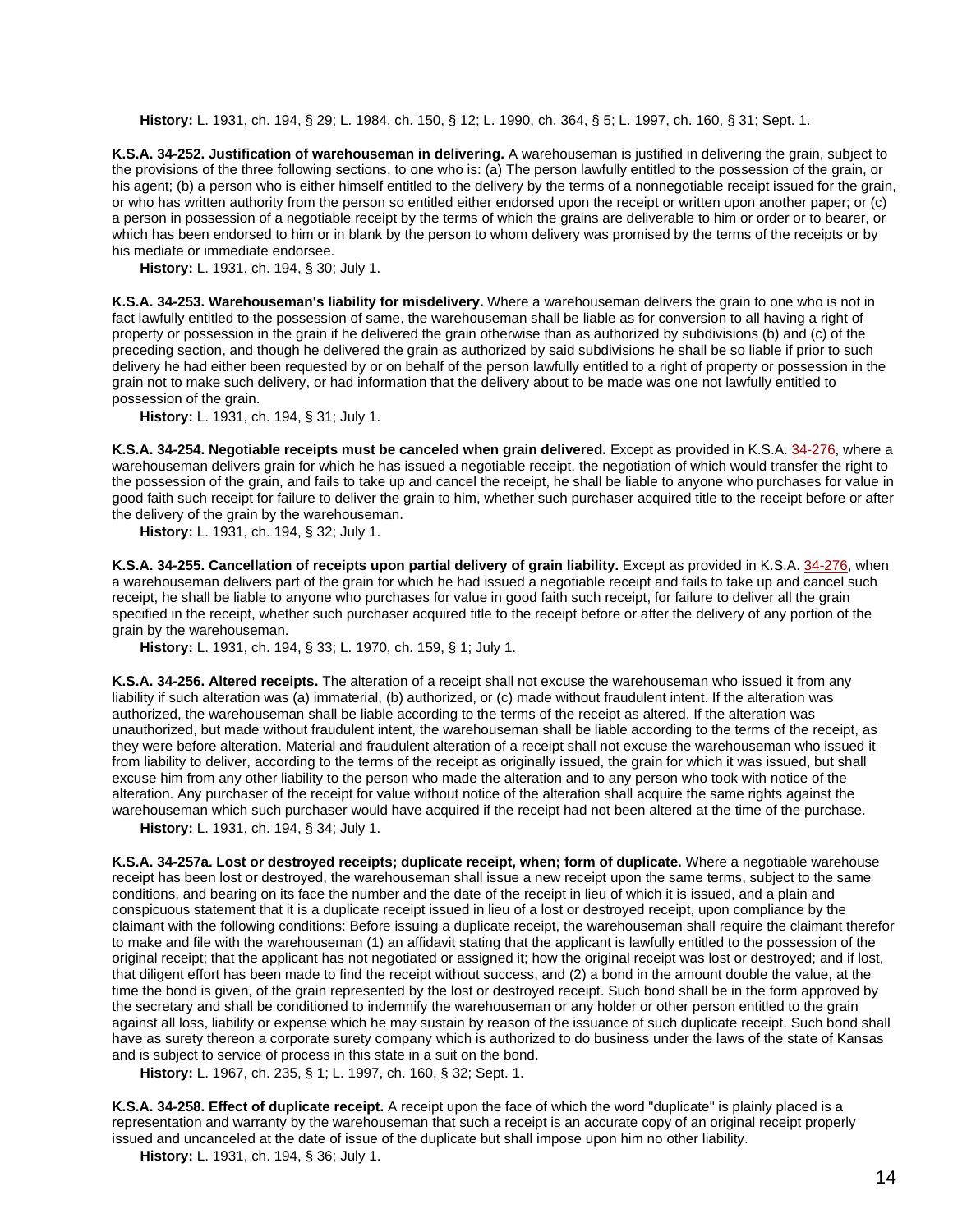**K.S.A. 34-259. Warehouseman cannot set up title in himself.** No title or right to the possession of the grain, on the part of the warehouseman, unless such title or right is derived directly or indirectly from a transfer made by the depositor or his transferee at the time of or subsequent to the deposit for storage, or from the warehouseman's lien, shall excuse the warehouseman from liability for refusing to deliver the grain according to the terms of the receipt.

**History:** L. 1931, ch. 194, § 37; July 1.

**K.S.A. 34-260. Interpleader of adverse claimants.** If more than one person claim the title or possession of the grain, the warehouseman may, either as a defense to an action brought against him for nondelivery of the grain, or by an original suit, whichever is appropriate, require all known claimants to interplead.

**History:** L. 1931, ch. 194, § 38; July 1.

**K.S.A. 34-261. Warehouseman has reasonable time to determine validity of claims or compel interpleader.** If some one other than the depositor or person claiming under him asserts a claim to the title or possession of the grain and the warehouseman has information of such claim, the warehouseman shall be excused from liability for refusing to deliver the grain either to the depositor or person claiming under him, or to the adverse claimant, until the warehouseman has had a reasonable time to ascertain the validity of the adverse claim or to bring legal proceedings to compel all claimants to interplead.

**History:** L. 1931, ch. 194, § 39; July 1.

**K.S.A. 34-262. Adverse title no defense.** Except as provided in the two preceding sections and in K.S.A. [34-276,](http://www.ksrevisor.org/statutes/chapters/ch34/034_002_0076.html) no right of title of a third person shall be a defense to an action brought by the depositor or person claiming under him against the warehouseman for failure to deliver the grain according to the terms of the receipt.

**History:** L. 1931, ch. 194, § 40; July 1.

**K.S.A. 34-263. Liability for care of grain.** Except as herein provided, a warehouseman shall be liable for any loss or injury to the grain caused by his failure to exercise such care in regard to it as a reasonably careful owner of similar grain would exercise.

**History:** L. 1931, ch. 194, § 41; July 1.

**K.S.A. 34-264. Attachment or levy upon grain for which a negotiable receipt has been given.** If grain is delivered to a warehouseman by the owner, or by a person whose act in conveying the title to a purchaser in good faith for value would bind the owner, and a negotiable receipt is issued for it, such grain cannot thereafter, while in the possession of the warehouseman, be attached by garnishment or otherwise, or be levied under an execution unless the receipt be first surrendered to the warehouseman, or its negotiation enjoined. The warehouseman shall in no case be compelled to deliver up actual possession of the grain until the receipt is surrendered to him or impounded by the courts.

**History:** L. 1931, ch. 194, § 42; July 1.

**K.S.A. 34-265. Creditor's remedies to reach negotiable receipts.** A creditor whose debtor is the owner, or holder, of a negotiable receipt shall be entitled to such aid from courts of appropriate jurisdiction, by injunction or otherwise, in attaching such receipts or in satisfying the claim by means thereof, as is allowed by law or in equity in regard to property which cannot readily be attached or levied by ordinary legal process.

**History:** L. 1931, ch. 194, § 43; July 1.

**K.S.A. 34-266. Claims included in warehouseman's lien.** Subject to the provisions of K.S.A. [34-270,](http://www.ksrevisor.org/statutes/chapters/ch34/034_002_0070.html) a warehouseman shall have a lien on grain deposited or on the proceeds thereof in his hands for all lawful charges for storage and preservation of the grain; also for all lawful claims for money advanced, interest, insurance, transportation, labor, weighing, cooperage and other charges and expenses in relation to such grain; also for reasonable charges and expenses for notice and advertisements of sale, and for sale of grain where default has been made in satisfying the warehouseman's lien.

**History:** L. 1931, ch. 194, § 44; July 1.

**K.S.A. 34-267. Against what property the lien may be enforced.** Subject to the provisions of K.S.A. [34-270,](http://www.ksrevisor.org/statutes/chapters/ch34/034_002_0070.html) a warehouseman's lien may be enforced: (a) Against all grain, whenever deposited, belonging to the person who is liable as debtor for the claims in regard to which the lien is asserted; and (b) against all grain belonging to others which has been deposited at any time by the person who is liable as debtor for the claims in regard to which the lien is asserted, if such person had been so intrusted with the possession of the grain that a pledge of the same by him at the time of the deposit to one who took the grain in good faith for value would have been valid.

**History:** L. 1931, ch. 194, § 45; July 1.

**K.S.A. 34-268. How lien may be lost.** A warehouseman loses his lien upon grain: (a) By surrendering possession thereof; or (b) by refusing to deliver the grain when a demand is made with which he is bound to comply with the provisions of this act. **History:** L. 1931, ch. 194, § 46; July 1.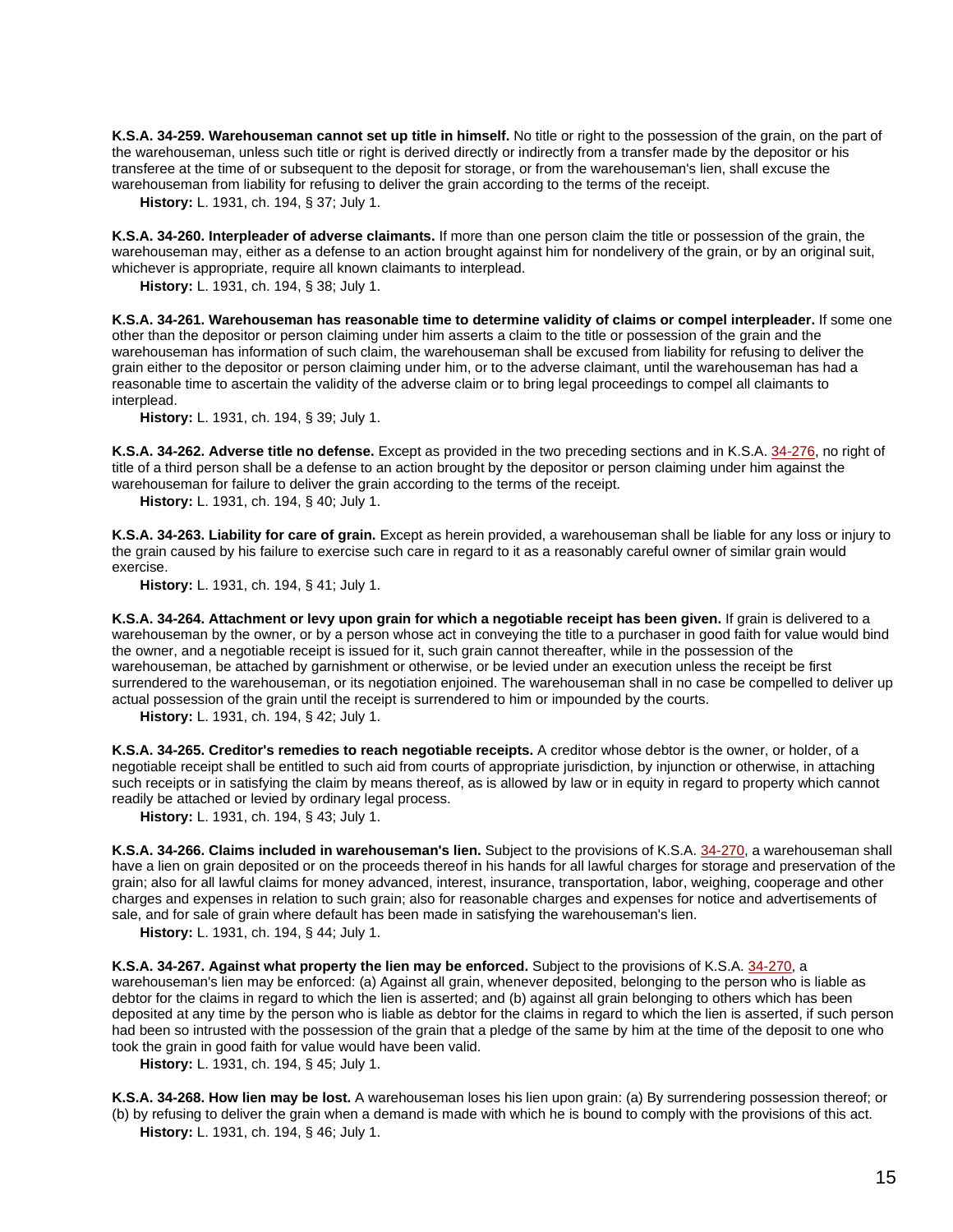**K.S.A. 34-269. Negotiable receipt must state charges for which lien is claimed.** If a negotiable receipt is issued for grain, the warehouseman shall have no lien thereon, except for charges for storage on such grain subsequent to the date of the receipt, unless the receipt expressly enumerates other charges for which a lien is claimed. In such cases there shall be a lien for the charges enumerated so far as they are within the terms of K.S.A. [34-267,](http://www.ksrevisor.org/statutes/chapters/ch34/034_002_0067.html) although the amount of the charges so enumerated is not stated in the receipt.

**History:** L. 1931, ch. 194, § 47; July 1.

**K.S.A. 34-270. Warehouseman need not deliver until lien is satisfied.** A warehouseman having a lien valid as against the person demanding the grain may refuse to deliver the grain to him until the lien is satisfied.

**History:** L. 1931, ch. 194, § 48; July 1.

**K.S.A. 34-271. Warehouseman's lien does not preclude other remedies.** Whether a warehouseman has or has not a lien upon the grain, he is entitled to all remedies allowed by law to a creditor against his debtor, for the collection from the depositor of all charges and advances which the depositor has expressly or impliedly contracted with the warehouseman to pay.

**History:** L. 1931, ch. 194, § 49; July 1.

**K.S.A. 34-272. Satisfaction of lien by sale; notice required.** A warehouseman's lien for a claim which has become due may be satisfied as follows: The warehouseman shall give a written notice to the person on whose account the grain is held, and to any other person known by the warehouseman to claim an interest in the grain. Such notice shall be given by delivery in person or by registered letter addressed to the last known place of business or abode of the person to be notified.

The notice shall contain: (a) An itemized statement of the warehouseman's claim showing the sum due at the time of the notice and the date or dates when it became due; (b) a brief description of the grain against which the lien exists; (c) a demand that the amount of the claim as stated in the notice, and of such further claim as shall accrue, shall be paid on or before a day mentioned, not less than ten days from the delivery of the notice, if it is personally delivered, or from the time when the notice should reach its destination, according to the due course of post, if the notice is sent by mail; (d) a statement that unless the claim is paid within the time specified the grain will be advertised for sale and sold at auction at a specified time and place. In accordance with the terms of a notice so given, a sale of the grain at auction may be had to satisfy any valid claim of the warehouseman for which he has a lien on the grain. The sale shall be had in the place where the lien was acquired, or, if such place is manifestly unsuitable for the purpose, at the nearest suitable place.

After the time for the payment of the claim specified in the notice to the depositor has elapsed, an advertisement of the sale, describing the grain to be sold, and stating the name of the owner or person on whose account the grain is held, and the time and place of the sale, shall be published once a week for two consecutive weeks in a newspaper of general circulation published in the place where such sale is to be held, if there be any such newspaper; but if there be no newspapers published at such place, then such advertisement of the same shall, at the option of the warehouseman, be published once a week for two consecutive weeks in some newspaper of general circulation or by posting the same in at least four conspicuous places in such place for not less than fifteen days before the date of sale. And no sale shall be held in less than fifteen days from the time of the first publication or the first posting of such advertisement.

**History:** L. 1931, ch. 194, § 50; July 1.

**K.S.A. 34-273. Sale of perishable grain or grain that will injure other property; warehouseman's duty of care; liability for neglect.** (a) In case any public warehouseman discovers that any grain stored in such warehouseman's warehouse, other than in special bins, is out of condition or is becoming so and that it is not in such warehouseman's power to preserve the grain, such warehouseman shall immediately give such notice of that fact as is reasonable and possible under the circumstances to the owner of such grain or to the person in whose name the grain is stored and shall also give notice of that fact to the secretary.

(b) The secretary, unless otherwise requested by the owner of such grain or the person in whose name the grain is stored, shall cause an inspection to be made of the grain. If it is found on such inspection that the grain is out of condition, or is becoming so, and the owner of the grain fails to promptly remove it, the warehouseman may sell the grain upon giving the same public notice of sale as is required by this act for the sale of grain to satisfy the lien of a warehouseman, except that the grain may be sold at either public or private sale without advertising if, in the opinion of the secretary, such grain should be sold without delay and written authority to make sale without advertisement is given by the secretary to the warehouseman. For the purpose of this section, the owner of such grain shall be deemed to be the holder of warehouse receipts of the oldest dates then in circulation or uncanceled and the grain represented by which has not previously been declared out of condition.

(c) Nothing herein contained shall be held to relieve any warehouseman from exercising due care and vigilance in preserving any such grain after discovery that the same is out of condition, or is becoming so, but such grain shall be kept separate and apart from all direct contact with other grain and shall not be mixed with other grain while in store in such warehouse. Any public warehouseman guilty of any act of neglect which has the effect of depreciating property stored in a public warehouse under the warehouseman's control, shall be liable on the warehouseman's bond or letter of credit therefor to the person damaged thereby. After grain has been sold as authorized by this section, the warehouseman shall not be liable thereafter for the delivery of such grain even though the receipt therefor is negotiable, but shall be liable as a trustee for the amount of the proceeds of such sale in excess of the amount of any lawful charges for which the warehouseman had a lien at the time of such sale.

**History:** L. 1931, ch. 194, § 51; L. 1984, ch. 150, § 13; L. 1997, ch. 160, § 33; L. 2000, ch. 30, § 6; Mar. 30.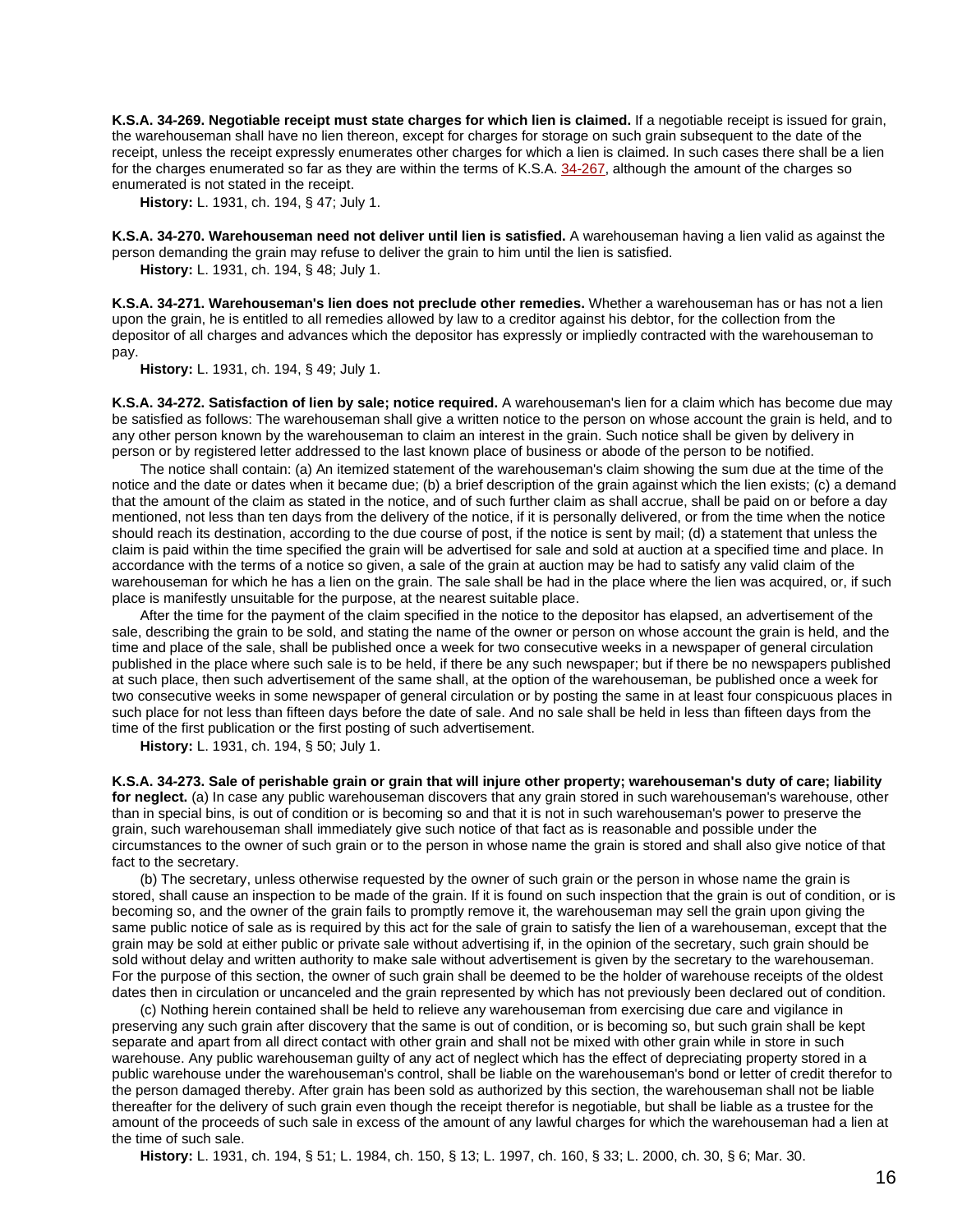**K.S.A. 34-274. Disposition of proceeds of sale.** All grains sold for the satisfaction of warehouseman's lien shall be sold at public sale to the highest and best bidder for cash in hand. From proceeds of such sale, the warehouseman shall satisfy his lien, including the reasonable charges of notice, advertisement and sale. The balance, if any, of such proceeds shall be held by the warehouseman, and delivered on demand to the person to whom he would have been bound to deliver or justified in delivering the grain. At any time before the grain is sold any person claiming a right of property or possession therein may pay the warehouseman the amount necessary to satisfy his lien and to pay the reasonable expenses and liabilities incurred in serving notice and advertising and preparing for the sale up to the time of such payment. The warehouseman shall deliver the grain to the person making such payment if he is a person entitled, under the provisions of this act, to the possession of the grain on payment of charges thereon. Otherwise the warehouseman shall retain possession of the grain according to the terms of the original contract of deposit.

**History:** L. 1931, ch. 194, § 52; July 1.

**K.S.A. 34-275. Other methods of enforcing liens not precluded.** The remedy for enforcing a lien herein provided does not preclude any other remedies allowed by law for the enforcement of a lien against personal property nor bar the right to recover so much of the warehouseman's claim as shall not be paid by the proceeds of the sale of the property.

**History:** L. 1931, ch. 194, § 53; July 1.

**K.S.A. 34-276. Effect of sale.** After the grain has been lawfully sold to satisfy warehouseman's lien, or has been lawfully sold or disposed of for any other cause, the warehouseman shall not thereafter be liable for failure to deliver the grain to the depositor or owner of the grain, or to a holder of a receipt given for the grain when it was deposited, even if such receipt be negotiable. After such lawful sale, the proceeds of such sale, after deducting any lawful liens, shall be held for the benefit of the owner, or the holder of the receipt or receipts.

**History:** L. 1931, ch. 194, § 54; July 1.

**K.S.A. 34-277. Negotiations of negotiable receipts by delivery.** (a) Where, by the terms of the receipt, the warehouseman undertakes to deliver the goods to the bearer, or (b) where, by the terms of the receipt, the warehouseman undertakes to deliver the grain to the order of a specified person, and such person or a subsequent endorsee of the receipt has endorsed it in blank or to bearer. Where, by the terms of a negotiable receipt, the grain is deliverable to bearer or where a negotiable receipt has been endorsed in blank or to bearer, any holder may endorse the same to himself or to any other specified person, and in such case the receipt shall thereafter be negotiated only by the endorsement of such endorsee.

**History:** L. 1931, ch. 194, § 55; July 1.

**K.S.A. 34-278. Negotiations of negotiable receipts by endorsement.** A negotiable receipt may be negotiated by the endorsement of the person to whose order the grain is by the terms of the receipt deliverable. Such endorsement may be in blank, to the bearer, or to a specified person. If endorsed to a specified person it may be again negotiated by the endorsement of such person in blank, to bearer, or to another specified person. Subsequent negotiation may be made in like manner. **History:** L. 1931, ch. 194, § 56; July 1.

**K.S.A. 34-279. Transfer of receipt.** A receipt which is not in such form that it can be negotiated by delivery may be transferred by the holder by delivery to a purchaser or donee. A nonnegotiable receipt cannot be negotiated, and the endorsement of such a receipt gives the transferee no additional right.

**History:** L. 1931, ch. 194, § 57; July 1.

**K.S.A. 34-280. Who may negotiate a receipt.** A negotiable receipt may be negotiated: (a) By the owner, thereof; or (b) by any person to whom the possession or custody of the receipt has been entrusted by the owner, or holder, if, by the terms of the receipt, the warehouseman undertakes to deliver the grain to the order of the person to whom the possession or custody of the receipt has been entrusted, or if at the time of such entrusting the receipt is in such form that it may be negotiated by delivery.

**History:** L. 1931, ch. 194, § 58; July 1.

**K.S.A. 34-281. Rights of person to whom a receipt has been negotiated.** A person to whom a negotiable receipt has been duly negotiated acquires thereby: (a) Such title to the grain as the person negotiating the receipt to him had or had ability to convey to a purchaser in good faith for value and also such title to the grain as the depositor to whose order the grain was to be delivered by the terms of the receipt had or had ability to convey to a purchaser in good faith for value; and (b) the direct obligation of the warehouseman to hold possession of the grain for him according to the terms of the receipt as fully as if the warehouseman had contracted directly with him.

**History:** L. 1931, ch. 194, § 59; July 1.

**K.S.A. 34-282. Rights of person to whom a receipt has been transferred, but not negotiated.** A person to whom a receipt has been transferred, but not negotiated, acquires thereby, as against the transferer, the title to the grain, subject to the terms of any agreement with the transferer. If the receipt is nonnegotiable such person also acquires the right to notify the warehouseman of the transfer to him of such receipt, and thereby to acquire the direct obligation of the warehouseman to hold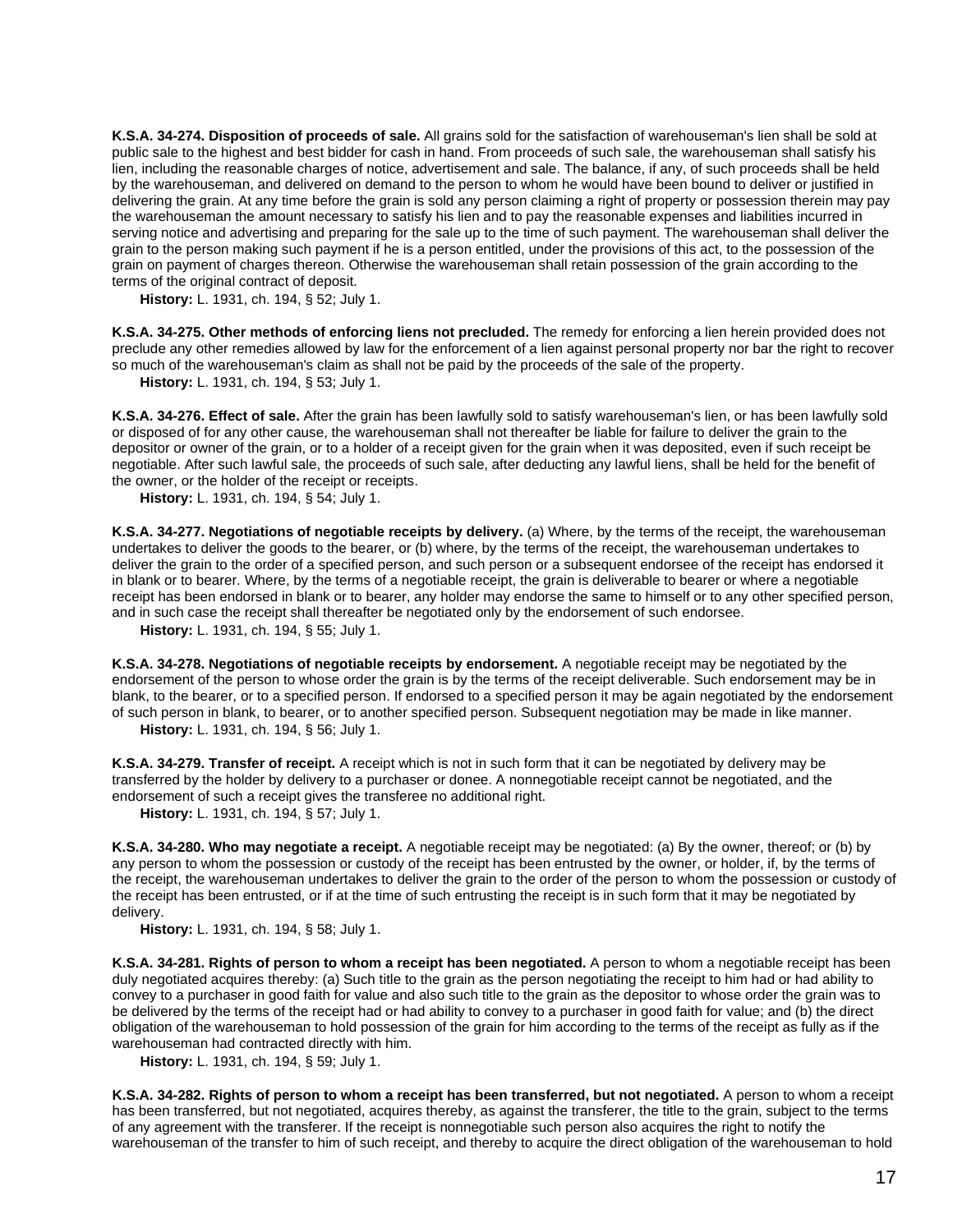possession of the grain for him, according to the terms of the receipt. Prior to the notification of the warehouseman by the transferer of a nonnegotiable receipt, the title of the transferee to the grain and the right to acquire the obligation of the warehouseman may be defeated by the levy of an attachment or execution upon the grain by a creditor of the transferer, or by a notification to the warehouseman by the transferer or a subsequent purchaser from the transferer of a subsequent sale of the grain by the transferer.

**History:** L. 1931, ch. 194, § 60; July 1.

**K.S.A. 34-283. Transfer of negotiable receipt without endorsement.** Where a negotiable receipt is transferred for value by delivery, and the endorsement of the transfer [transferer] is essential for negotiation, the transferee acquires a right against the transferer to compel him to endorse the receipt unless a contrary intention appears. The negotiation shall take effect as of the time when the endorsement is actually made.

**History:** L. 1931, ch. 194, § 61; July 1.

**K.S.A. 34-284. Warranties on sale of receipt.** A person who for value negotiates or transfers a receipt by endorsement or delivery including one who assigns for value a claim secured by a receipt unless a contrary intention appears, warrant: (a) That the receipt is genuine; (b) that he has a legal right to negotiate or transfer it; (c) that he has knowledge of no fact which would impair the validity or worth of the receipt, and (d) that he has a right to transfer the title to the grain, and that the grain is merchantable or fit for a particular purpose whenever such warranties would have been implied if the contract of the parties had been to transfer the grain without receipts represented thereby.

**History:** L. 1931, ch. 194, § 62; July 1.

**K.S.A. 34-285. Endorser not a guarantor.** The endorsement of a receipt shall not make the endorser liable for any failure on the part of the warehouseman or previous endorsers of the receipt to fulfill their respective obligations. **History:** L. 1931, ch. 194, § 63; July 1.

**K.S.A. 34-286. No warranty implied from accepting payment of a debt.** A mortgagee, or pledgee, or holder for security, of a receipt who in good faith demands or receives payment of the debt for which such receipt is security whether from a party to a draft drawn for such debts, or from any other person, shall not by so doing be deemed to represent or to warrant the genuineness of such receipt or the quantity or quality of the grain therein described.

**History:** L. 1931, ch. 194, § 64; July 1.

**K.S.A. 34-287. When negotiations not impaired by fraud, mistake or duress.** The validity of the negotiation of a receipt is not impaired by the fact that such negotiation was a breach of duty on the part of the person making the negotiation, or by the fact that the owner of the receipt was induced by fraud, mistake or duress to entrust the possession or custody of the receipt to such person, if the person to whom the receipt was subsequently negotiated paid value therefor without notice of the breach of duty or fraud, mistake or duress.

**History:** L. 1931, ch. 194, § 65; July 1.

**K.S.A. 34-288. Effect of negotiation of receipt on previous sale, mortgage or pledge.** When a person having sold, mortgaged or pledged grain which is in a warehouse and for which a negotiable receipt has been issued, or having sold, mortgaged, or pledged the negotiable receipt representing such grain, continues in possession of the negotiable receipt, the subsequent negotiation thereof by that person under any sale, or other disposition thereof, to any person receiving the same in good faith, for value and without notice of the previous sale, mortgage or pledge, shall have the same effect as if the first purchaser of the grain or receipt had expressly authorized the subsequent negotiations.

**History:** L. 1931, ch. 194, § 66; July 1.

**K.S.A. 34-289. Rights of purchaser for value in good faith of negotiable receipt.** Where a negotiable receipt has been issued for grain, no seller's lien or right of stoppage in transit shall defeat the rights of any purchaser for value in good faith to whom such receipt has been negotiated, whether such negotiation be prior or subsequent to the notification to the warehouseman who issued such receipt of the seller's claim to a lien or right of stoppage in transit. Nor shall the warehouseman be obliged to deliver or be justified in delivering the grain to an unpaid seller unless the receipt is first surrendered for cancellation.

**History:** L. 1931, ch. 194, § 67; July 1.

**34-293. Issuance of receipt for warehouseman's grain; statement of ownership; penalty for violation.** If a warehouseman owns, solely, jointly or in common with others, any grain which is deposited or held by the warehouseman, the warehouseman or any officer, agent or servant of the warehouseman who knows of this ownership and who issues or aids in issuing for that grain a negotiable receipt which does not state the warehouseman's ownership is guilty of a severity level 10, nonperson felony.

**History:** L. 1931, ch. 194, § 71; L. 1983, ch. 135, § 10; L. 1993, ch. 291, § 218; July 1.

**34-295. Negotiation of receipt for grain not owned or encumbered grain with intent to defraud; penalty.** Any person who takes a negotiable receipt for grain for which the person does not have title or upon which there is a lien or mortgage and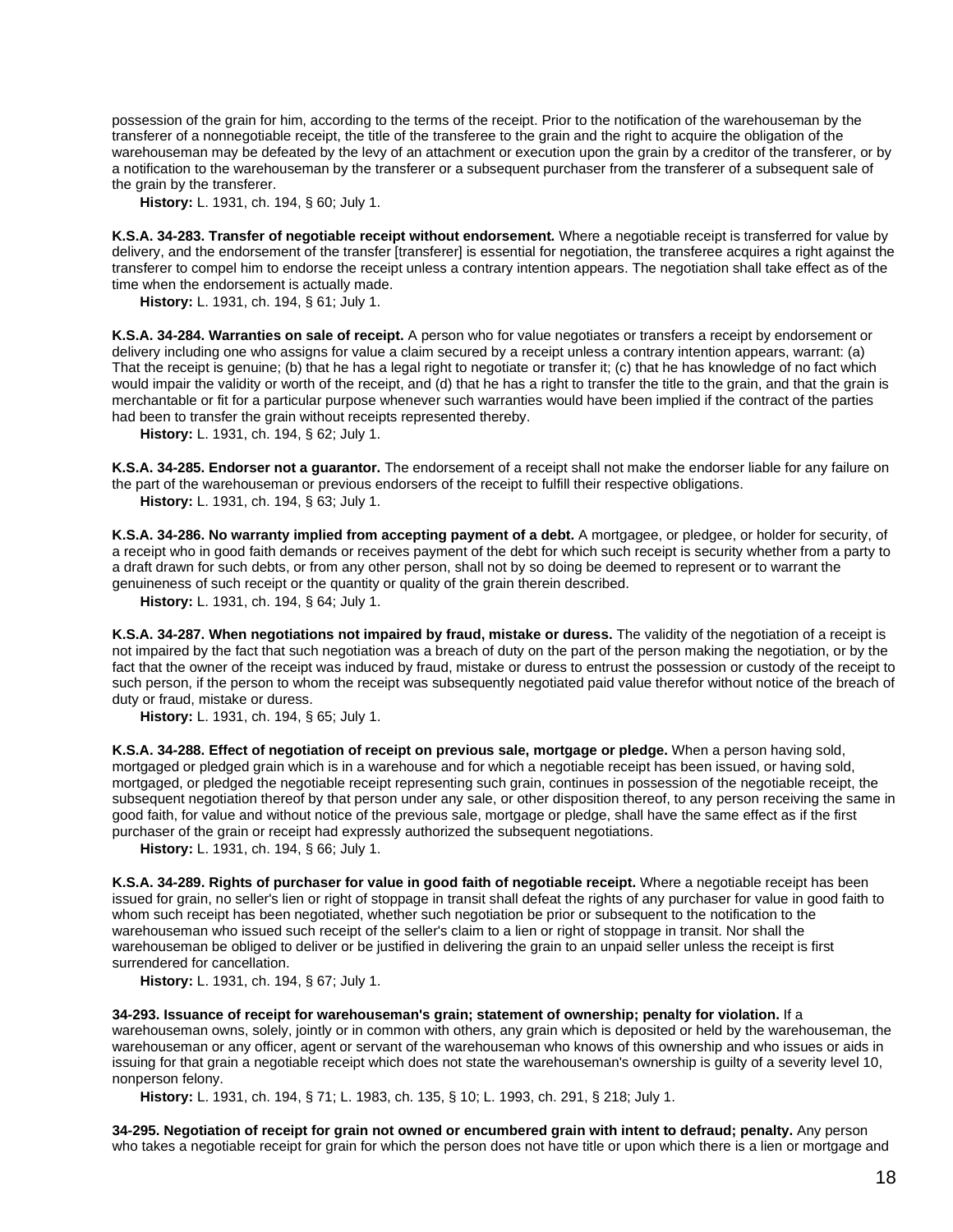who negotiates the receipt for value with intent to defraud or without disclosing the person's lack of title or the existence of the lien or mortgage is guilty of a severity level 10, nonperson felony.

**History:** L. 1931, ch. 194, § 73; L. 1983, ch. 135, § 11; L. 1993, ch. 291, § 219; July 1.

**34-295a. Warehouse records and accounts; required information; authorized methods of maintaining; examination by secretary; period to be retained.** (a) Every public warehouseman conducting a warehouse under the statutes contained in article 2 of chapter 34 of the Kansas Statutes Annotated, and amendments thereto, shall keep in a place of safety complete and correct records and accounts pertaining to the licensed warehouse including, but not limited to:

(1) Records and accounts of all commodities received therein and withdrawn therefrom;

(2) all unissued receipts and tickets in the public warehouseman's possession;

(3) all receipts and tickets issued by the public warehouseman; and

(4) the receipts and tickets returned and cancelled by the public warehouseman.

(b) Such accounts and records shall be sufficient to provide all information required to prepare a current financial statement and other reports required under subsection (b) of K.S.A. [34-228,](http://www.ksrevisor.org/statutes/chapters/ch34/034_002_0028.html) and amendments thereto, and to determine the total net worth of the public warehouseman under subsection (c) of K.S.A. [34-228,](http://www.ksrevisor.org/statutes/chapters/ch34/034_002_0028.html) and amendments thereto. Such accounts and records may be kept and maintained on paper or on computer disks, tapes or other electronically accessed media, or any combination thereof, and shall be available for inspection and review by the secretary or an authorized representative of the secretary at all times during business hours. The capability to provide a computer printout or other printed version of any such accounts and records that are kept and maintained on computer disks, tapes or other electronically accessed media shall be maintained to make copies of such accounts and records for examination by the secretary or an authorized representative of the secretary.

(c) Such records and accounts shall be retained by the public warehouseman for such period as may be prescribed by the secretary. Copies of receipts or other documents evidencing ownership of any commodity or liability as a warehouseman shall be retained so long as such documents are outstanding and any such document which has been cancelled shall be retained for a period of not less than six years from the date of cancellation.

**History:** L. 1967, ch. 237, § 1; L. 1985, ch. 137, § 6; L. 1997, ch. 160, § 34; Sept. 1.

**34-295b. Same; separation from other records; inspection.** All such records and accounts shall be kept separate and distinct from the records and accounts of any other business, and shall be subject to the inspection by the secretary or an authorized representative of the secretary at all reasonable times.

**History:** L. 1967, ch. 237, § 2; L. 1997, ch. 160, § 35; Sept. 1.

**34-296. Laws applicable to receipts.** In any case not provided for in this act, the rules of law and equity including the law merchant and in particular the rules relating to the law of principal and agent and to the effect of fraud, misrepresentation, duress or coercion, mistake, bankruptcy or other invalidating cause shall govern.

**History:** L. 1931, ch. 194, § 74; July 1.

**34-297. Effect on prior receipts.** The provisions of this act do not apply to receipts made and delivered prior to the taking effect of this act.

**History:** L. 1931, ch. 194, § 75; July 1.

**34-298. Penalty for violation of act; revocation of license; notice and opportunity for hearing.** (a) Unless otherwise provided in this act, any person or entity that violates any provision of this act is guilty of a class A nonperson misdemeanor.

(b) If, after notice and opportunity for a hearing are given in accordance with the Kansas administrative procedure act, the secretary finds that the provisions of this act have been violated by any person holding a license to conduct a public warehouse in this state, the secretary shall revoke the person's license. No new license shall be granted to the person whose license is revoked or to anyone engaged, either directly or indirectly, in the public warehouse business with that person for a period of one year.

**History:** L. 1931, ch. 194, § 76; L. 1983, ch. 135, § 12; L. 1988, ch. 356, § 73; L. 1997, ch. 160, § 36; L. 2010, ch. 60, § 7; July 1.

**34-299. Disposition of grain upon license expiration; sale of unclaimed grain; disposition of proceeds.** (a) It shall be the duty of any person operating a public warehouse in Kansas under this act, who desires to discontinue the operation of a public warehouse at least 30 days prior to the expiration of such warehouse license, to notify: (1) all holders of warehouse receipts and all parties storing grain in such warehouse, if known; (2) if not known, by public notice, by advertising in a newspaper of general circulation in the city in which such warehouse is situated; and (3) the secretary, of such person's intention to discontinue the public warehouse business.

(b) It shall be the duty of the owners of such grain to remove, or cause to be removed, their grain from the warehouse, before the expiration of the license. If for any cause the grain is not removed from the warehouse, it shall be the duty of the warehouseman to sell for the account of the depositor the grain at the best market price obtainable and remit the funds to the secretary. The secretary shall deposit the funds with the state treasurer to be held for the account of the depositor. If and when the depositor, or holder of claim, shall appear and present a valid claim to the secretary for the funds so deposited, the secretary shall issue a voucher to the state treasurer withdrawing said funds to the order of the claimant.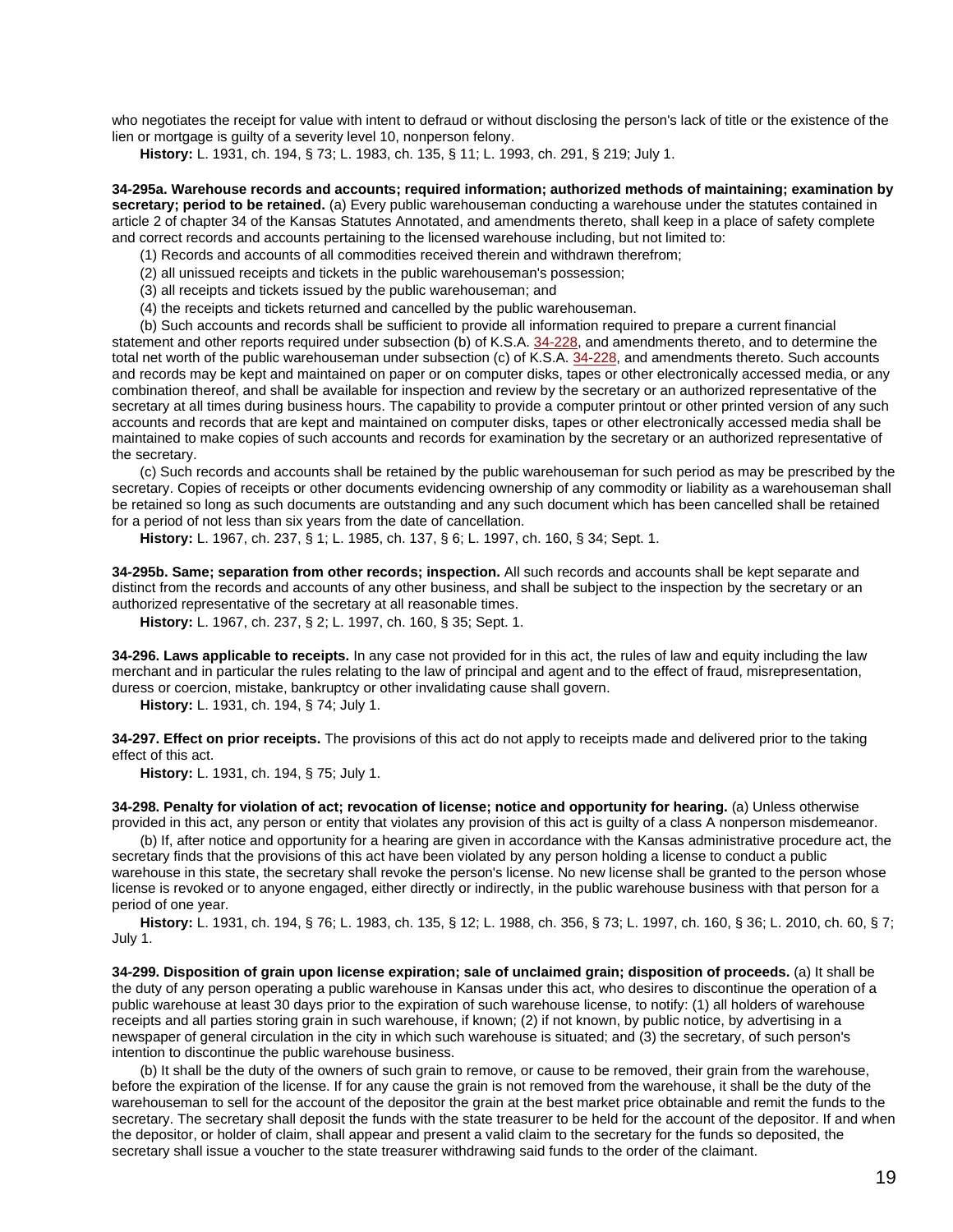**History:** L. 1931, ch. 194, § 77; L. 1967, ch. 236, § 1; L. 1997, ch. 160, § 37; Sept. 1.

**34-2,101. Relation of this act to the federal warehouse act.** The provisions of this act relating to licensing, bonding and supervision of warehouses shall not be construed to apply to any public warehouseman who is, or shall hereafter be, duly licensed under the federal warehouse act, except that the provisions of K.S.A. [34-2,112,](http://www.ksrevisor.org/statutes/chapters/ch34/034_002_0112.html) and amendments thereto, shall apply to all state and federally licensed warehouses.

**History:** L. 1931, ch. 194, § 79; L. 2002, ch. 159, § 30; May 23.

**34-2,102. Invalidation of any part of this act.** That if any clause, sentence, paragraph, or part of this act shall, for any reason, be adjudged by any court of competent jurisdiction to be invalid, such judgment shall not affect, impair or invalidate the remainder thereof, but shall be confined in its operation to the clause, sentence, paragraph, or part thereof directly involved in the controversy in which such judgment shall be returned.

**History:** L. 1931, ch. 194, § 80; July 1.

**34-2,103. Interpretation of act.** This act shall be liberally interpreted and construed to effectuate its general purpose. **History:** L. 1931, ch. 194, § 81; July 1.

**34-2,104. Deficit in grain stored in warehouse or grain handling facility; action by secretary for possession; audit and investigation; temporary receiver; receivership.** (a) Whenever it appears to the satisfaction of the secretary that a licensed warehouseman does not have possession of sufficient commodities to cover the outstanding receipts and scale tickets issued or assumed by the warehouseman or when a licensed warehouseman refuses to submit records or property to a lawful examination, the secretary may give notice to the warehouseman to comply with all or any of the following requirements:

- (1) Cover any existing shortage;
- (2) give additional bond or letter of credit as requested by the secretary;
- (3) submit to any examination that the secretary considers necessary.

If the warehouseman fails to comply with the terms of the notice within 24 hours from the date of its issuance or within such further time as the secretary allows, the secretary may petition the district court of any county in which is located one of the principal places of business of the licensed warehouseman for an order authorizing the department to take possession of and maintain all or a portion of any and all commodities located in the licensed warehouse or warehouses of the warehouseman and all pertinent records and property.

Upon receipt of the secretary's verified petition setting forth the circumstances of the warehouseman's failure to comply and further stating reasons why immediate possession and maintenance by the department is necessary for the protection of depositors, warehouse receipt holders or sureties, the court shall forthwith issue an order authorizing the department to take immediate possession of and maintain the commodities, records and property for the purposes stated in this section. A copy of the petition and order shall be sent to the warehouseman.

(b) At any time within 10 days after the department takes possession, the warehouseman may file with the court a response to the petition of the secretary stating reasons why the department should not be allowed to retain possession. The court shall set the matter for hearing on a date not less than five nor more than 15 days from the date of the filing of the warehouseman's response. The order placing the department in possession shall not be stayed nor set aside until the court after hearing determines that possession should be restored to the warehouseman.

(c) Upon taking possession, the secretary shall give written notice of its action to the surety on the bond or the financial institution which issued the letter of credit of the warehouseman and may notify the holders of record, as shown by the warehouseman's records, of all receipts and scale tickets issued for commodities, to present their receipts or scale tickets for inspection or to account for them. The secretary then may cause an audit and other investigation to be made of the affairs of the warehouse, especially with respect to the commodities in which there is an apparent shortage, to determine the amount of the shortage and compute the shortage as to each depositor as shown in the warehouseman's records, if practicable. The secretary shall notify the warehouseman and the surety on the warehouseman's bond or the financial institution which issued the letter of credit of the approximate amount of the shortage and notify each depositor affected by the shortage by sending notice to the depositor's last known address as shown by the records of the warehouse.

The department shall retain possession and continue maintenance of commodities, records and property under this section until the warehouseman or the surety on the warehouseman's bond or the financial institution which issued the letter of credit has satisfied the claims of all depositors or until the department is ordered by the court to surrender possession.

(d) If during or after the audit or other investigation provided for in this section, or at any other time, the secretary has evidence that the warehouseman is insolvent or is unable to satisfy the claims of all depositors, or the grain handling facility is operating without a valid federal or state license, the secretary shall forthwith petition the district court for an order appointing a receiver, under article 13 of chapter 60 of the Kansas Statutes Annotated, and amendments thereto, to operate or liquidate the business of the warehouseman or unlicensed facility in accordance with the law. The petition may be accompanied by a verified application requesting that the court appoint the secretary to act as temporary receiver until a receiver is appointed. The court may appoint the secretary as temporary receiver in an ex parte proceeding.

(e) While acting as temporary receiver, the secretary shall have all the powers of a receiver and may appoint a special deputy director to take charge of the affairs of the warehouse until a receiver is appointed. The special deputy shall qualify, give bond and receive reasonable compensation as determined by the secretary, subject to the approval of the district court.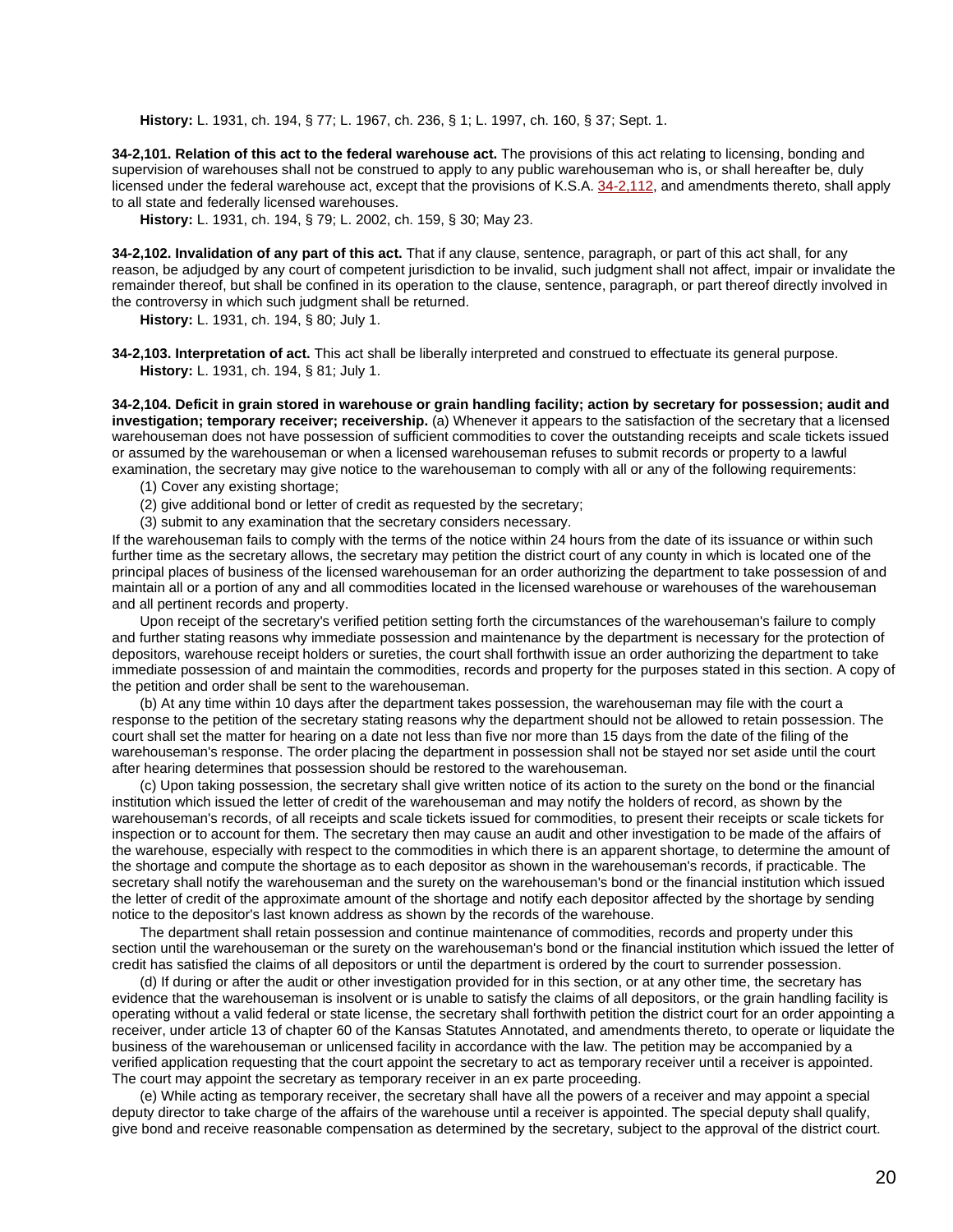The compensation shall be paid by the insolvent warehouse or unlicensed facility or, upon appointment of a receiver, may be allowed by the court as costs in the case.

(f) All necessary expenses incurred by the department or any receiver appointed under this section in carrying out the provisions of this section may be recovered from the warehouseman, owner or operator of the unlicensed grain handling facility in a separate civil action brought by the secretary in the district court or may be recovered at the same time and as a part of the seizure or receivership action filed under this section. As a part of the expenses so incurred, there is authorized to be included the cost of adequate liability insurance necessary to protect the department, the receiver, and others engaged in carrying out the provisions of this section.

(g) A receiver shall have five months from the date of the receiver's appointment for the settlement and completion of the receivership. For cause shown, this period may be extended by the court, not exceeding three months at a time.

**History:** L. 1967, ch. 238, § 1; L. 1983, ch. 138, § 1; L. 1989, ch. 121, § 5; L. 1997, ch. 160, § 38; L. 2000, ch. 30, § 7; Mar. 30.

**34-2,105. Same; no defense in criminal action.** Nothing in this act nor any action under this act shall be a defense or partial defense in any prosecution under any criminal statute.

**History:** L. 1967, ch. 238, § 2; April 26.

**34-2,106. Same; severability.** If any provision of this act or the application thereof to any person or circumstances is held invalid, the invalidity shall not affect other provisions or applications of the act which can be given effect without the invalid provision or application, and to this end the provisions of this act are severable.

**History:** L. 1967, ch. 238, § 3; April 26.

**34-2,107. Priority of owner's interest in stored grain.** The owner of grain held in storage by a public warehouseman, as defined in K.S.A. [34-223,](http://www.ksrevisor.org/statutes/chapters/ch34/034_002_0023.html) and amendments thereto, in this state, whether such grain is held under open storage or pursuant to the issuance of a warehouse receipt, shall have a prior right to such grain against any other person, subject only to the payment of accrued warehouse charges and the satisfaction of any lien or liens upon such grain and valid against the owner thereof, until the grain is either removed from storage by the owner or sold by the owner.

**History:** L. 1981, ch. 180, § 1; L. 2021, ch. 69, § 3; July 1.

**34-2,109. Warehouseman's annual statement of depositor's grain.** (a) Every public warehouseman shall submit, annually, to each depositor of open storage or grain bank grain, a statement of grain stored in the public warehouse. The statement shall include, but not be limited to, the following information:

- (1) Type of grain deposited;
- (2) the total bushels or pounds stored;
- (3) the year storage of grain began; and
- (4) the storage rate.

(b) The provisions of this section are supplemental to the provisions of chapter 34 of Kansas Statutes Annotated. **History:** L. 1983, ch. 134, § 1; July 1.

**34-2,110. Warehouseman's annual statement of depositors to secretary.** Every public warehouseman shall make available to the secretary a verified composite statement of depositors of open storage grain or grain bank grain. The composite statement shall contain the same information as in K.S.A. [34-2,109,](http://www.ksrevisor.org/statutes/chapters/ch34/034_002_0109.html) and amendments thereto.

**History:** L. 1983, ch. 134, § 2; L. 1997, ch. 160, § 39; Sept. 1.

**34-2,111. Grain purchase contracts with delayed payment or delayed pricing; required provisions; standby letter of credit, posted notice.** (a) Whenever a public warehouseman offers to purchase grain pursuant to a grain purchase contract which includes provision for deferred payment or delayed pricing of the grain, the public warehouseman shall inform the seller that such grain purchase contract is a voluntary extension of credit and is not protected by the surety bond or letter of credit, pursuant to K.S.A. [34-229,](http://www.ksrevisor.org/statutes/chapters/ch34/034_002_0029.html) and amendments thereto, of the public warehouseman.

(b) Each grain purchase contract which contains a provision for deferred payment or delayed pricing, or both such provisions, shall be in writing and shall include the following statement: "THIS CONTRACT CONSTITUTES A VOLUNTARY EXTENSION OF CREDIT BY THE SELLER TO THE PUBLIC WAREHOUSEMAN AND IS NOT PROTECTED BY THE SURETY BOND OR LETTER OF CREDIT OF THE PUBLIC WAREHOUSEMAN." The statement shall be prominently displayed in capital letters that are at least as large as 10-point type and shall be followed by a signature line that has the following statement in parentheses under the line: "Must be signed by seller." Such statements and signature line shall be framed in a box and placed on the first page of the grain purchase contract as a part thereof so that it stands out from the other provisions of the grain purchase contract.

(c) If a public warehouseman has entered into a written grain purchase contract with a seller that produced the grain and if such grain purchase contract provides for either deferred payment or delayed pricing, or both, then, upon demand of the seller made after delivery of such grain to the public warehouseman, the public warehouseman shall cause a financial institution to issue to the seller a standby letter of credit in the amount of the unpaid balance under the grain purchase contract at the time such demand is made. Each public warehouseman who offers to enter into such a grain purchase contract with any seller that produced the grain shall post a sign providing public notice of the availability of such standby letter of credit.